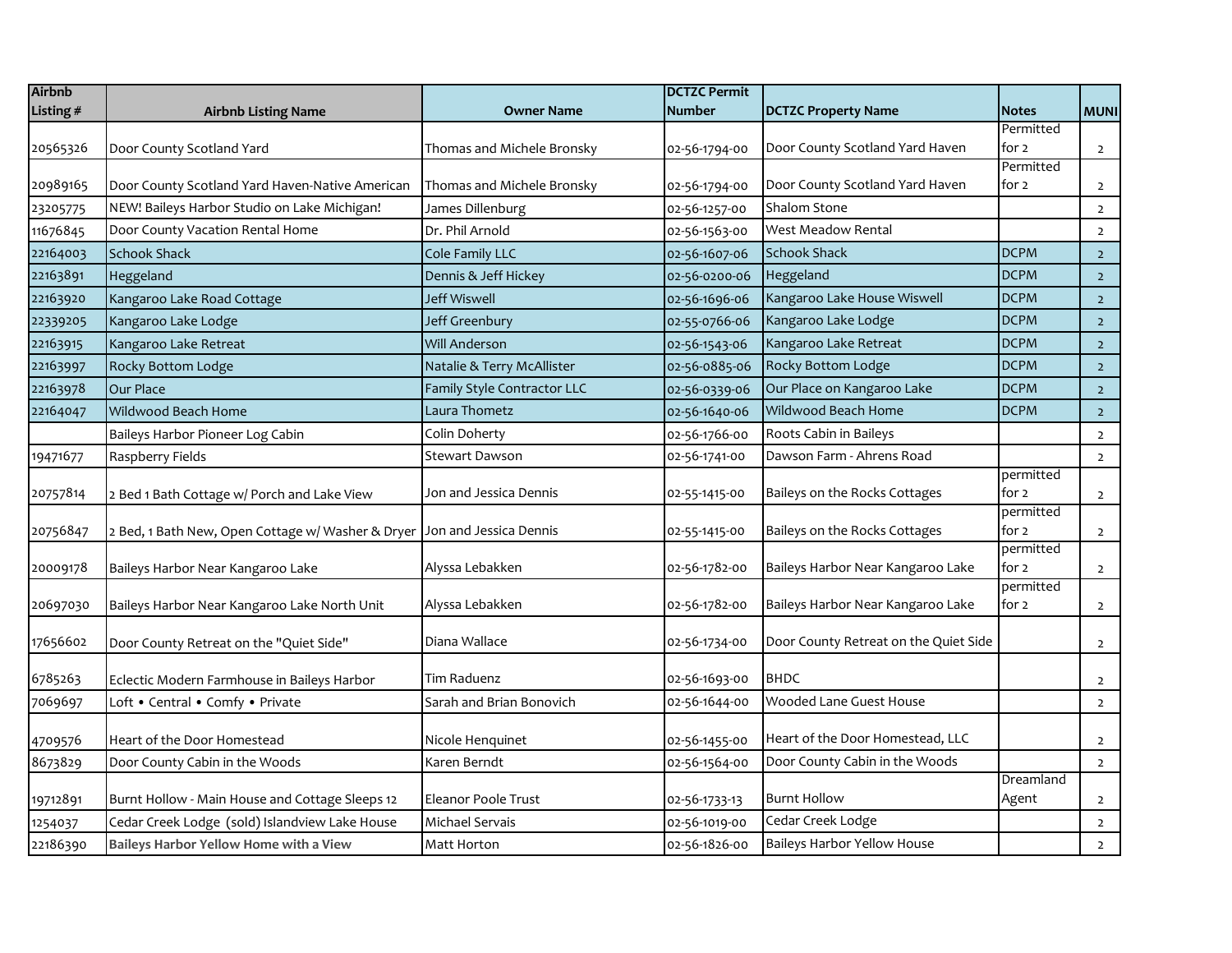|          |                                                                      |                                                    |               | Door County Cabin in the Woods-      | permitted                  |                |
|----------|----------------------------------------------------------------------|----------------------------------------------------|---------------|--------------------------------------|----------------------------|----------------|
| 8126599  | Tranquil, Sunny 3 Bedroo,/2.5 Bath Condo                             | Karen Berndt                                       | 02-56-1564-00 | Tranquil Condo                       | for 2                      | $\overline{2}$ |
|          |                                                                      |                                                    |               |                                      |                            |                |
| 3831684  | New- Private- Secluded Home                                          | Patrick Donley                                     | 06-56-1521-00 | Donely - 6058 CTH OO                 |                            | 6              |
| 14101126 | Clay Banks Retreat a Quiet Home on Lake Michigan                     | Dean Zajac                                         | 06-56-1002-00 | Clay Banks Retreat                   |                            | 6              |
|          |                                                                      |                                                    |               |                                      |                            |                |
|          |                                                                      |                                                    |               |                                      |                            |                |
|          |                                                                      |                                                    |               |                                      |                            |                |
|          |                                                                      |                                                    |               |                                      | permitted<br>for two units |                |
|          |                                                                      |                                                    |               |                                      | owner is                   |                |
|          |                                                                      |                                                    |               |                                      | hedging                    |                |
|          |                                                                      |                                                    |               | The Treehouse at Plum Bottom/The     | bets with                  |                |
| 7340588  | The Cabin at Plum Bottom                                             | Chad Luberger/ Marlyn & Pamela Moore 08-56-1284-00 |               | Carriage House at Plum Bottom        | three listings             | 8              |
| 23543379 | Clean Cozy Landmark Condo--Book Now                                  | David Buker                                        | 08-53-1848-00 | Landmark Buker                       |                            | 8              |
|          | Big discount on Landmark Resort rates on 1BR                         |                                                    |               |                                      | permitted                  |                |
| 22011733 | condo                                                                | Jewelette Neary                                    | 08-53-1817-00 | Landmark Resort- Neary               | for 2                      | $\bf 8$        |
|          |                                                                      |                                                    |               |                                      | permitted                  |                |
| 21595419 | Big discount off Landmark Rates on beautiful condo                   | Jewelette Neary                                    | 08-53-1817-00 | Landmark Resort- Neary               | for 2                      | 8              |
| 20123459 | NEW! 2BR Egg Harbor House on 2 Acres!                                | Kerri Zergoski                                     | 08-56-1768-00 | Lodge 42                             |                            | 8              |
| 19082486 | Gorgeous Waterview overlooking the bay of green ba Matthew A Pidgeon |                                                    | 08-53-1754-00 | Landmark Resort - Pidgeon - Unit 205 |                            | 8              |
| 13606442 | Cozy Farmhouse Studio                                                | Renee Schwaller and Steve Beaudot                  | 08-56-1649-00 | Farmhouse Studio                     |                            | 8              |
|          |                                                                      |                                                    |               |                                      |                            |                |
|          |                                                                      |                                                    |               |                                      |                            |                |
|          |                                                                      |                                                    |               |                                      | permitted                  |                |
|          |                                                                      |                                                    |               |                                      | for two units              |                |
|          |                                                                      |                                                    |               |                                      | owner is<br>hedging        |                |
|          |                                                                      |                                                    |               | The Treehouse at Plum Bottom/The     | bets with                  |                |
| 4950769  | The Treehouse at Plum Bottom                                         | Chad Luberger/ Marlyn & Pamela Moore 08-56-1284-00 |               | Carriage House at Plum Bottom        | three listings             | 8              |
| 6677520  | Sunset Bluff Getaway in Egg Harbor                                   | Michael & Christina Hauge                          | 08-53-0384-00 | Sunset Bluff Condo - Unit 2- Hauge   |                            | 8              |
|          |                                                                      |                                                    |               |                                      | permitted                  |                |
| 19190730 | Newly Updated! 2 Bed/1 Ba Family Friendly Resort                     | Scott & Wendy Schultz                              | 08-53-1626-00 | Landmark Resort - Schultz            | for 2                      | $\bf 8$        |
|          |                                                                      |                                                    |               |                                      | permitted                  |                |
| 12896781 | Renovated! 2 Bedroom/1 ba Family Friendly Resort                     | Scott & Wendy Schultz                              | 08-53-1626-00 | Landmark Resort - Schultz            | for 2                      | 8              |
|          |                                                                      |                                                    |               | Landmark Resort - Our Piece of the   |                            |                |
| 13479701 | Our Piece of the Door                                                | Roby Onan                                          | 08-53-1652-00 | Door - Onan #3224                    |                            | 8              |
| 16662817 | Cottage on the Bay                                                   | Elizabeth & Mario Bernardi                         | 08-56-0841-00 | Cottage on the Bay - Bernardi        |                            | 8              |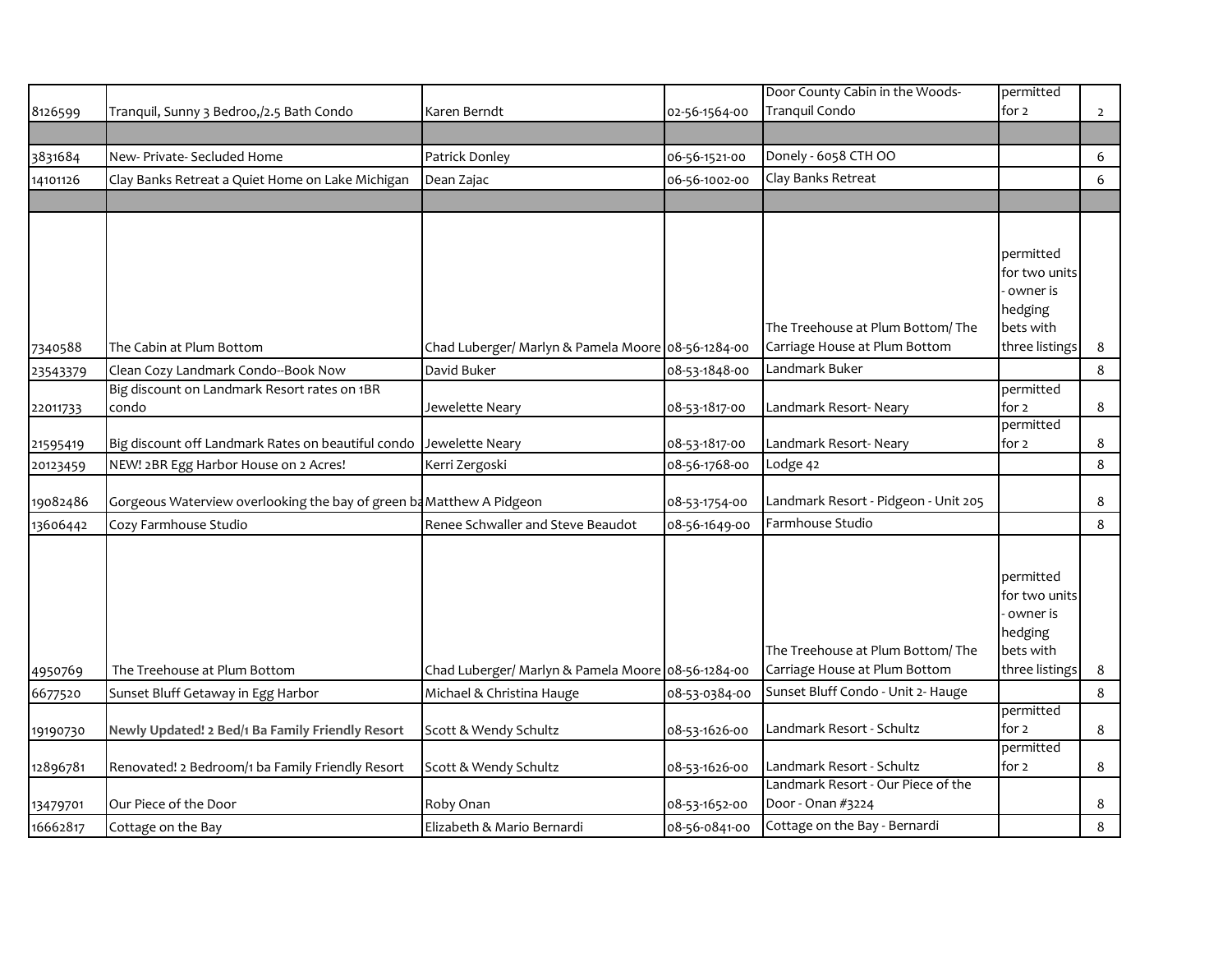|          |                                                                               |                                                    |               | Landmark Resort - Units 1225 -1220 -                              | permitted                                                                        |         |
|----------|-------------------------------------------------------------------------------|----------------------------------------------------|---------------|-------------------------------------------------------------------|----------------------------------------------------------------------------------|---------|
| 16213355 | Newly Renovated Waterview 1 Bedroom 1 bath Condo Christopher and Sara Spencer |                                                    | 08-53-1686-00 | Spencer                                                           | for 2                                                                            | 8       |
|          |                                                                               |                                                    |               | - Landmark Resort - Units 1225 -1220                              | permitted                                                                        |         |
| 16462773 | Relaxing 1 Bedroom 1 Bathroom Condo                                           | Christopher and Sara Spencer                       | 08-53-1686-00 | Spencer                                                           | for 2                                                                            | 8       |
|          |                                                                               |                                                    |               | Landmark Resort- Beautiful Water                                  |                                                                                  |         |
| 1595111  | Beautiful Waterview Condo                                                     | Kathlyn Geracie                                    | 08-53-1689-00 | View Condo                                                        |                                                                                  | 8       |
|          |                                                                               |                                                    |               | Landmark Resort Unit 2317 - Leaf<br>House Door County             |                                                                                  |         |
| 16751564 | Leaf House Door County                                                        | Sean and Cami Wright                               | 08-53-1699-00 |                                                                   |                                                                                  | 8       |
| 15399898 | Relaxing Waterfront Door County Lake House                                    | Brianne & Barry Tegel                              | 08-56-1707-00 | Door County Lake House Tegel                                      |                                                                                  | 8       |
| 16987204 | Relaxing Nostalgic Log Home "Green Apple Lodge"                               | Patricia Culliton                                  | 08-56-1715-00 | Green Apple Lodge                                                 |                                                                                  | 8       |
| 17748137 | Egg Harbor Cottage on the Waters of Green Bay                                 | Patti Jo Hedeen                                    | 08-55-0302-00 | Sunset on Bay Shore                                               |                                                                                  | 8       |
| 3238045  | Quaint Door County Haven                                                      | Mark Lorenzo                                       | 08-53-1832-00 | Landmark Resort Lorenzo                                           |                                                                                  | 8       |
| 17527605 | 2 Bed 2 Bath Condo w/ Pool Access                                             | Will Pflum                                         | 08-53-1684-00 | Landmark Resort Pflum                                             |                                                                                  | 8       |
| 2216401  | <b>Sunset Sanctuary</b>                                                       | Daniel & Wanda Kupsco                              | 08-56-1566-06 | <b>Sunset Sanctuary</b>                                           | <b>DCPM</b>                                                                      | $\bf 8$ |
| 22339046 | Ohlson Chateau                                                                | David Ohlson - Charles Chilcote                    | 08-56-0729-06 | Ohlson Chateau                                                    | <b>DCPM</b>                                                                      | 8       |
| 22163874 | Fox Den                                                                       | Robert J & Michele M Fox                           | 08-56-0823-06 | Fox Den                                                           | <b>DCPM</b>                                                                      | $\bf 8$ |
| 22164041 | Whitestone at the Water                                                       | Sara Steinhardt & Jon Chapman                      | 08-56-1316-06 | Whitestone at the Water                                           | <b>DCPM</b>                                                                      | 8       |
| 8163799  | The Cottage at Plum Bottom                                                    | Chad Luberger/ Marlyn & Pamela Moore 08-56-1284-00 |               | The Treehouse at Plum Bottom/The<br>Carriage House at Plum Bottom | permitted<br>for two units<br>owner is<br>hedging<br>bets with<br>three listings | 8       |
|          |                                                                               |                                                    |               | Landmark Resort - Door County                                     | permitted                                                                        |         |
| 18286289 | Remodeled 1 Bed 1 Bath ADA Condo w/ Wood View                                 | <b>Brian Wiegland</b>                              | 08-53-1688-00 | Getaways-Wiegand                                                  | for 4 units                                                                      | 8       |
|          |                                                                               |                                                    |               | Landmark Resort - Door County                                     | permitted                                                                        |         |
| 21025213 | Comfortable Condo at Beautiful Landmark Resort                                | Brian Wiegland                                     | 08-53-1688-00 | Getaways-Wiegand                                                  | for 4 units                                                                      | 8       |
| 19123032 | O.B.P. Kornerstone Unit                                                       | Claire & Frank Murphy                              | 08-59-1233-00 | Off the Beaten Path                                               | permitted<br>for 4 units                                                         | 8       |
| 19120828 | O.B.P. Wildside Unit                                                          | Claire & Frank Murphy                              | 08-59-1233-00 | Off the Beaten Path                                               | permitted<br>for 4 units                                                         | 8       |
|          |                                                                               |                                                    |               |                                                                   | permitted                                                                        |         |
| 19117481 | O.B.P. Baliwick Unit                                                          | Claire & Frank Murphy                              | 08-59-1233-00 | Off the Beaten Path                                               | for 4 units                                                                      | 8       |
| 19119678 | O.B.P. Bunk Unit                                                              | Claire & Frank Murphy                              | 08-59-1233-00 | Off the Beaten Path                                               | permitted<br>for 4 units                                                         | 8       |
| 19667912 | Ski Shore Retreat                                                             | Susan Kwaterski                                    | 08-56-0806-13 | Ski Shore Retreat                                                 | Dreamland<br>Agent                                                               | 8       |
| 7989119  | Breathtaking Water View Condo                                                 | Michael and Leigh Dicks                            | 08-53-1554-00 | Landmark Resort - Dicks Rental                                    |                                                                                  | 8       |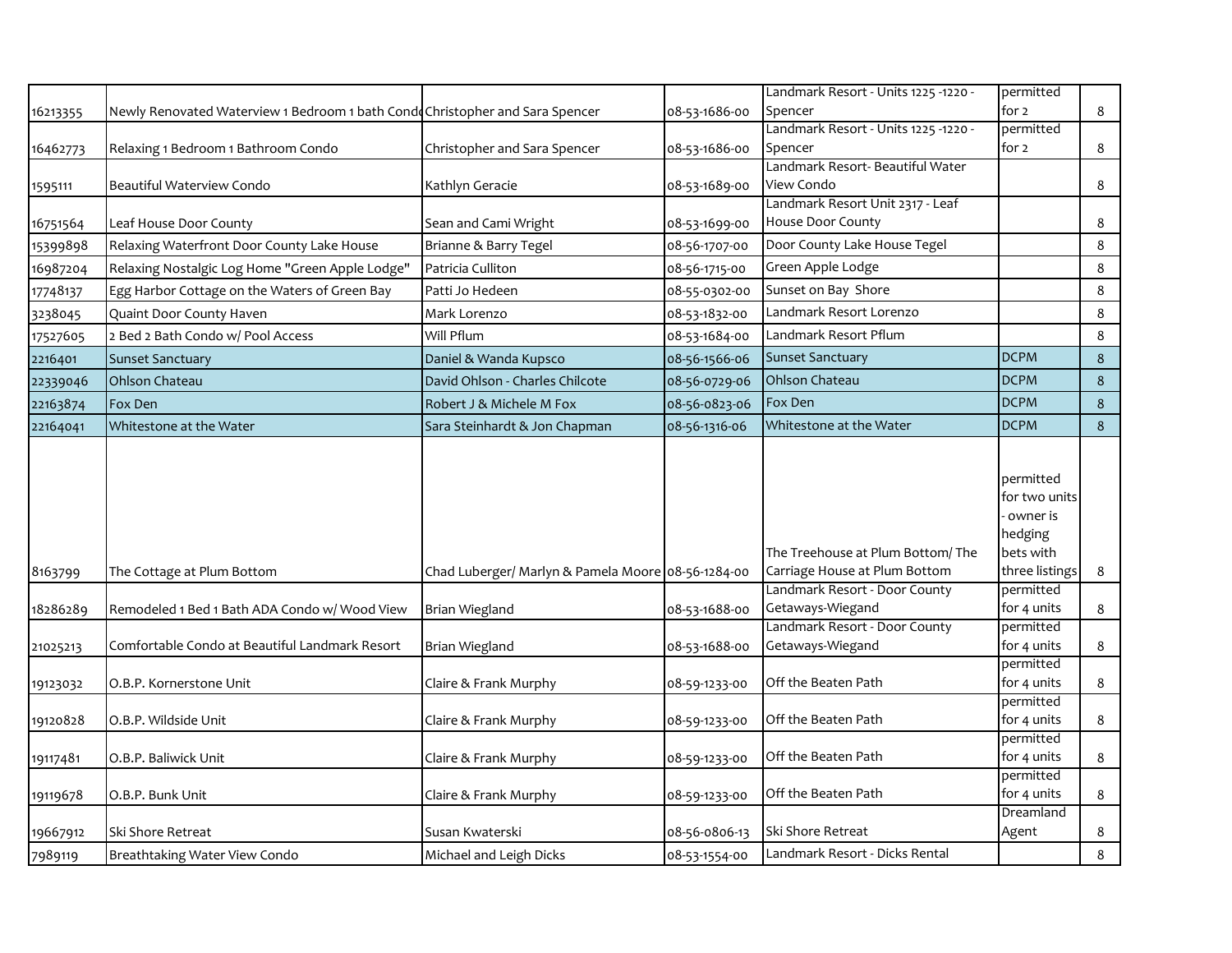|          |                                                        |                              |               | Landmark Resort - Door County    | permitted          |             |
|----------|--------------------------------------------------------|------------------------------|---------------|----------------------------------|--------------------|-------------|
| 21897513 | Beautiful Landmark Resort Condo                        | <b>Brian Wiegland</b>        | 08-53-1688-00 | Getaways-Wiegand                 | for 4 units        | 8           |
|          |                                                        |                              |               | Landmark Resort - Door County    | permitted          |             |
| 21025213 | Comfortable Condo at Beautiful Landmark Resort         | Brian Wiegland               | 08-53-1688-00 | Getaways-Wiegand                 | for 4 units        | 8           |
|          |                                                        |                              |               | Landmark Resort - Door County    | permitted          |             |
| 23518849 | Check out this Landmark Condo--Clean, Quick Book       | Brian Wiegland               | 08-53-1688-00 | Getaways-Wiegand                 | for 4 units        | 8           |
|          |                                                        |                              |               |                                  | permitted          |             |
| 18287078 | Serene 1 Bed 1 Bath Condo w/ Woods View                | <b>Brian Bisbee</b>          | 08-53-1057-00 | Landmark Bisbee                  | for 1              | 8           |
| 22083085 | <b>Woodwalk Retreat</b>                                | Andrew and Jillaine Seefeldt | 08-56-1834-00 | Woodwalk Retreat                 |                    | 8           |
| 18324472 | 1 Bed 1 Bath Condo Close to Pool and Amenities         | Susan & Richard Geils        | 08-53-1716-00 | Landmark Geils                   |                    | 8           |
|          |                                                        |                              |               |                                  |                    |             |
|          |                                                        |                              |               | Awesome Sunset Condo - Ridgewood |                    |             |
| 17121280 | Awesome Sunset Condo                                   | Christine Crowley            | 09-53-0549-00 | Condo 5                          |                    | 9           |
| 19113075 | Awesome Sunset Condo TOO                               | Claire & Frank Murphy        | 09-53-1445-00 | Awesome Sunset Condo TOO         |                    | 9           |
| 13589290 | Egg Harbor Log Cabin                                   | Karen Berndt                 | 09-56-1646-00 | Egg Harbor Log Cabin             |                    | 9           |
| 13812976 | Egg Harbor Bluffwood House                             | Claire & Frank Murphy        | 09-56-1232-00 | <b>Blluffwood House</b>          |                    | 9           |
| 7324007  | The Pink House                                         | Sandra DeLegge               | 09-56-1545-00 | The Pink House                   |                    | 9           |
| 22164009 | Sounds of the Bay                                      | <b>Brian Fecteau</b>         | 09-56-1725-06 | Sounds of the Bay                | <b>DCPM</b>        | 9           |
| 22163979 | On the Water Escape                                    | Jan & Craig Bilgen           | 09-55-0817-06 | On the Water Escape              | <b>DCPM</b>        | 9           |
| 22339056 | White Cliff Cottage                                    | Michael & Dawn McCole        | 09-56-0894-06 | White Cliff Cottage              | <b>DCPM</b>        | 9           |
| 22280403 | Lighthouse Place                                       | Frank & Claire Murphy        | 09-56-1830-00 | Lighthouse Place                 |                    | 9           |
|          |                                                        |                              |               |                                  | permitted          |             |
| 15922477 | Treehouse Appartment                                   | Kathy Navis                  | 09-53-1576-00 | Sunset View Apartment            | for 4              | 9           |
|          |                                                        |                              |               |                                  | permitted          |             |
| 9602336  | Downstown Sunset View Apartment                        | Kathy Navis                  | 09-53-1576-00 | <b>Sunset View Apartment</b>     | for 4<br>permitted | 9           |
|          | Green Door Inn Unit #5                                 | Kathy Navis                  | 09-53-1576-01 | Sunset View Apartment            | for 4              |             |
| 20770425 |                                                        |                              |               |                                  | permitted          | 9           |
| 20771252 | Green Door Inn Unit #6                                 | Kathy Navis                  | 09-53-1576-02 | Sunset View Apartment            | for $4$            | 9           |
| 525258   | Quiaint Cozy A-Frame in Door County                    | Tim & Kristin Mahoney        | 09-56-1308-00 | Quaint Cozy A-Frame              |                    | 9           |
| 11512240 | Gorgeous View ~ Walk to Town                           | Melanie and Richard Parsons  | 09-53-1609-00 | Ridgewood Bluff Condo - Parson   |                    | 9           |
| 17170132 | Cape Cod Style 3 Bedroom                               | Alpine                       | 09-51-0318-00 | Alpine                           |                    | 9           |
| 17184189 | Cape Cod-Style 1 Bdrm Cottage in Egg Harbor, WI        | Alpine                       | 09-51-0318-00 | Alpine                           |                    | 9           |
| 17746266 | True Door County - Four Bedroom/2 Bathroom Home        | e Alpine                     | 09-51-0318-00 | Alpine                           |                    | 9           |
| 17744343 | True Door County - 2 Bedroom/1 Bathroom Home           | Alpine                       | 09-51-0318-00 | Alpine                           |                    | 9           |
| 17748572 | Door County - 2 Bedroom/1 Bathroom Home on Wate Alpine |                              | 09-51-0318-00 | Alpine                           |                    | 9           |
| 17745387 | True Door County - 3 Bedroom/2 Bathroom Home           | Alpine                       | 09-51-0318-00 | Alpine                           |                    | 9           |
| 22846687 | <b>Bay Tree Loft</b>                                   | Jill Sommers                 | 09-56-1839-00 | <b>Bay Tree Loft</b>             |                    | $\mathsf q$ |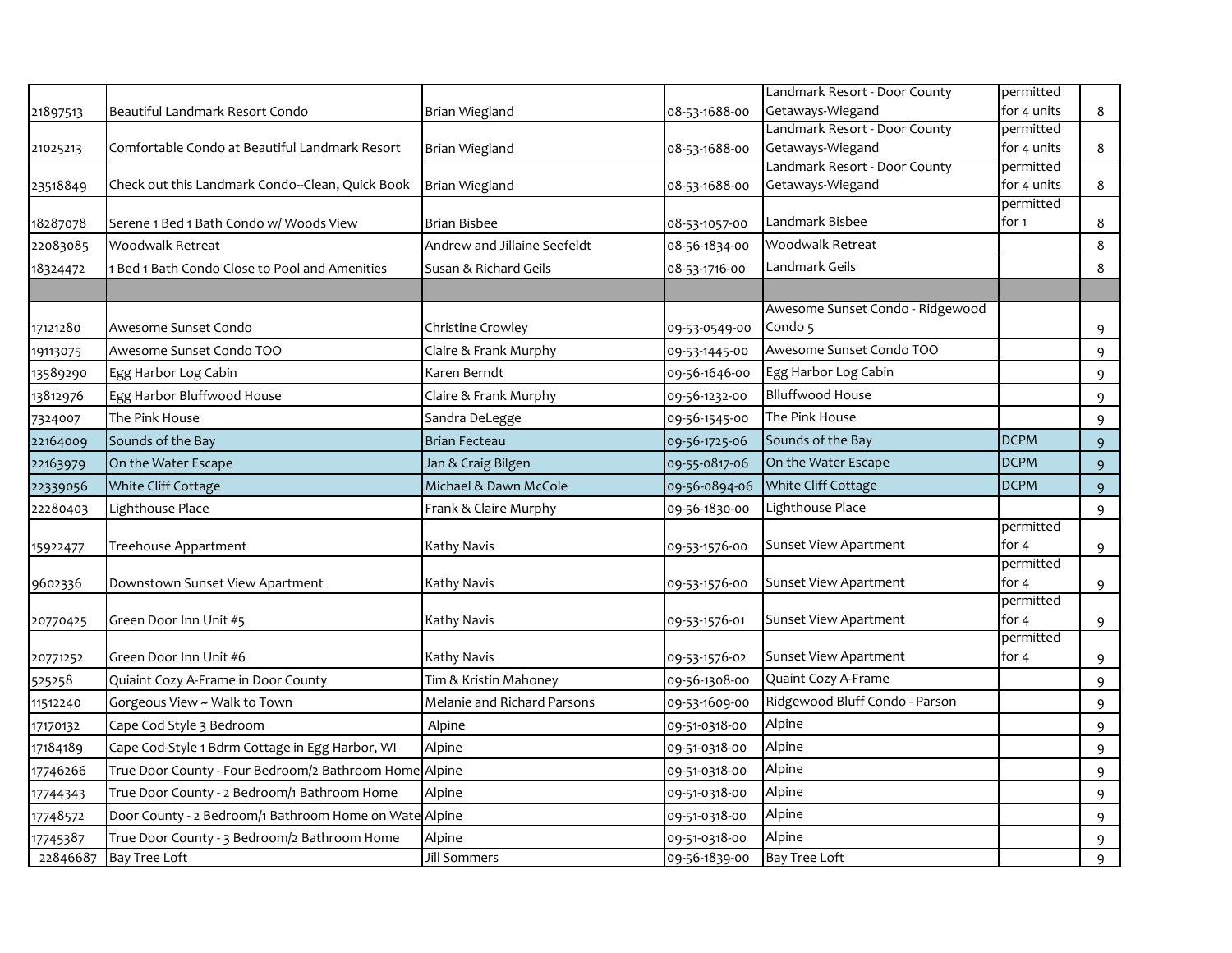| 20975595 | Point Beach House ~ Waterfront, 4 bedrooms        | <b>Mary Zeller</b>             |               |                                    |                    | 9  |
|----------|---------------------------------------------------|--------------------------------|---------------|------------------------------------|--------------------|----|
|          |                                                   |                                |               |                                    | permitted          |    |
| 16911381 | Village Cottage- close to shops, dining, & water  | A Village Cottage LLC          | 09-55-0735-00 | A Village Cottage LLC              | for 2              | 9  |
|          |                                                   |                                |               |                                    | permitted          |    |
| 16542621 | Village Cottage - walkable to waterfront and town | A Village Cottage LLC          | 09-55-0735-00 | A Village Cottage LLC              | for 2<br>permitted | 9  |
| 20360386 | Egg Harbor Hideaway                               | RME Holdings - Robert Esposito | 09-56-1780-00 | Egg Harbor Hideaway                | for 2              | 9  |
| 17097048 | Meadow Ridge Door County -                        | Peri Jackson                   | 09-59-1717-00 | Meadow Ridge Timeshare Jackson     |                    | 9  |
|          |                                                   |                                |               |                                    |                    |    |
|          |                                                   |                                |               |                                    |                    |    |
| 22750642 | Bright Modern Guest Room in a Perfect Location    | Laurel Ciohon                  | 11-56-1853-00 | Ephraim Modern Guesthouse - Ciohon |                    | 11 |
|          |                                                   |                                |               |                                    | permitted          |    |
| 15152902 | Peninsula Park and Island View - 3 bedroom house  | James Lindbloom                | 11-56-1558-00 | Peninsula Park and Island View     | for 2              | 11 |
|          |                                                   |                                |               |                                    | permitted          |    |
| 7746988  | #1 Peninsula Park and Island View                 | James Lindbloom                | 11-56-1558-00 | Peninsula Park and Island View     | for 2              | 11 |
| 7833318  | #2 Peninsula Park and Island View                 | James Lindbloom                | 11-56-1558-00 | Peninsula Park and Island View     | permitted<br>for 2 |    |
|          |                                                   |                                |               |                                    |                    | 11 |
| 22163846 | <b>Bayview Cottage</b>                            | Jacob and Greta Odders         | 11-56-1818-06 | Parks Edge Lakeshore Beach House   | <b>DCPM</b>        | 11 |
| 22339193 | Coral Hill Cottage                                | Leslee and Morrie Goldman      | 11-56-1258-06 | Coral Hill Cottage                 | <b>DCPM</b>        | 11 |
| 2233731  | Cedar Glen                                        | John & Rachel Rothschild       | 11-55-0758-06 | Cedar Glen                         | <b>DCPM</b>        | 11 |
| 22163819 | <b>BD Thorp House</b>                             | <b>BD Thorp</b>                | 11-56-0809-06 | Thorpe House, The                  | <b>DCPM</b>        | 11 |
| 22163862 | Cottage on Townline                               | Roy Elquist                    | 11-56-1069-06 | Townline                           | <b>DCPM</b>        | 11 |
| 22163944 | Kulma Cottages 3                                  | Gregg & Janice Kulma           | 11-55-0279-06 | Kulma Cottages                     | <b>DCPM</b>        | 11 |
| 22163929 | Kulma Cottages 1                                  | Gregg & Janice Kulma           | 11-55-0279-06 | Kulma Cottages                     | <b>DCPM</b>        | 11 |
| 22163935 | Kulma Cottages 2                                  | Gregg & Janice Kulma           | 11-55-0279-06 | Kulma Cottages                     | <b>DCPM</b>        | 11 |
| 22337321 | <b>Hilltop Haven</b>                              | Nick Hilmer                    | 11-56-1336-06 | <b>Hilltop Haven</b>               | <b>DCPM</b>        | 11 |
| 22163964 | Moravia Bluff Nest                                | Phil & Alison Tatlow           | 11-56-1568-06 | Moravia Bluff Nest                 | <b>DCPM</b>        | 11 |
| 22163884 | Harbor House                                      | Windsor McCutcheon             | 11-56-1724-06 | Harbor House on North Shore        | <b>DCPM</b>        | 11 |
| 22163987 | Park's Edge Lakeshore Home                        | Jacob and Greta Odders         | 11-56-1818-06 | Parks Edge Lakeshore Beach House   | <b>DCPM</b>        | 11 |
| 22163826 | Cedar Barn                                        | Jennifer & Bjorn Larson        | 11-56-1635-06 | Cedar Barn Rental                  | <b>DCPM</b>        | 11 |
| 22164019 | The Beach                                         | Chris & Kirsten Bungener       | 11-56-0954-06 | The Beach                          | <b>DCPM</b>        | 11 |
| 20916442 | NEW! 3BR Ephraim House w/ Harbor Views!           | Carol S Corbett                | 11-56-1806-00 | Harbor View Ephraim - Corbett      |                    | 11 |
| 13769377 | <b>Hollis House</b>                               | Daniel & Lori Schwefel         | 11-56-1659-00 | Hollis House                       |                    | 11 |
| 13549163 | Rustic Elegance                                   | Daniel & Laurel Simons         | 11-56-1656-00 | Elegant Home in Ephraim            |                    | 11 |
|          |                                                   |                                |               |                                    |                    |    |
| 15634038 | Brookpoint Condo 2 BR, 2 BA                       | Karen Berndt                   | 12-53-1681-00 | Brook Point Condo #5- Berndt       |                    | 12 |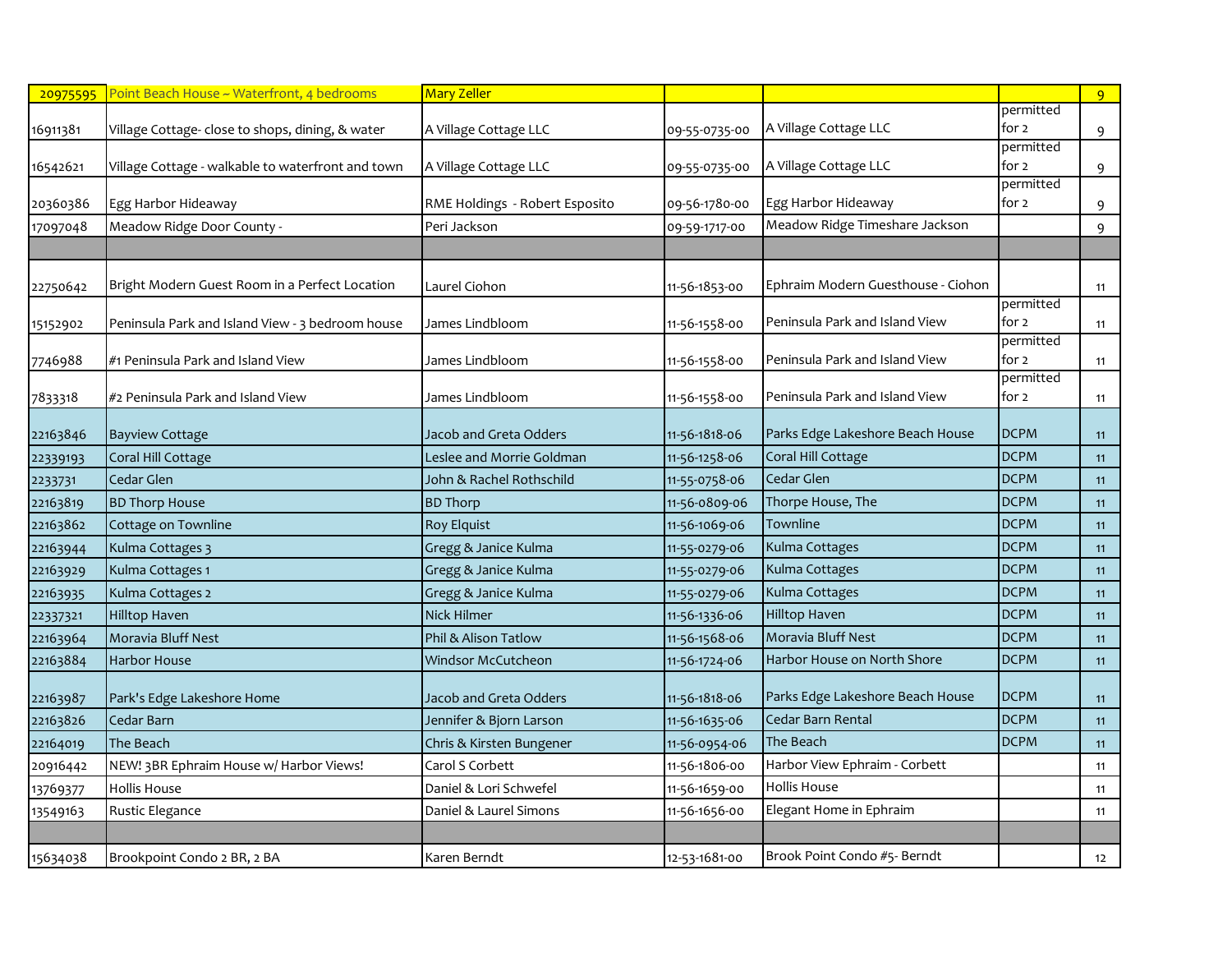| <b>Bluff Barn</b><br><b>Bluff Barn</b><br><b>Beth Ciesar</b><br>12-56-1858-00<br>23254660<br>Northhaven Gunderson<br>Peaceful getaway in Fish Creek<br>Mary Gunderson<br>21125448<br>12-53-1423-00<br>Luxury Tri-Level Fish Creek - Glapa<br>Luxury tri-Level Condo Downtown Fish Creek<br>20308419<br>Jonathan Glapa<br>12-53-1791-00<br>Ellman House<br>Ellmann House<br><b>Steve Ellmann</b><br>18941540<br>12-56-0369-00<br><b>DCPM</b><br>Maple Grove Cottage<br>Maple Grove Cottage<br>Maple Grove Cottage LLC<br>22163970<br>12-56-1330-06<br><b>Gibraltar House</b><br><b>DCPM</b><br>Gibraltar House<br>Paul & Amy Devine<br>22163877<br>12-56-1439-06<br><b>DCPM</b><br>Cottage Row on the Rocks<br>22163831<br>Cottage Row on the Rocks<br>Apfelbach Family Trust, LLC<br>12-56-1494-06<br>Log Retreat at Fish Creek<br><b>DCPM</b><br><b>William Anderson</b><br>Log Retreat at Fish Creek<br>12-56-1225-06<br>22339034<br>Eagle Harbor View<br><b>DCPM</b><br>22163833<br>Eagle Harbor View<br>Nancy Claypool<br>12-56-1570-06<br><b>Across the Pond</b><br><b>DCPM</b><br>Across the Pond<br>Cristina Benson<br>22337308<br>12-56-1290-06<br><b>DCPM</b><br>22163840<br>A Rileys Retreat<br>Bryan and Tracy Bigari<br>12-56-1482-06<br>A Rileys Retreat<br>Lawler Guest House<br>Lawler Guest House<br>Greg and Dan Lawler<br>10015145<br>12-56-1573-00<br>Fish Creek Country Resort - I Bedroom Suites<br>23008138<br><u>Wholesaler</u><br>Downtown Fish Creek with a View<br>Downtown Fish Creek with a View -<br>22268447<br><b>Stacey Berndt</b><br>12-53-1855-00<br><b>Hesed House</b><br>Relax & Refocus at Hesed House<br>Jerry & Jane Noskowiak<br>5123586<br>12-56-1446-00<br>Cottages on Fish Creek, The<br>Fish Creek Cottages LLC<br>The Retreat on Fish Creek the Lowers<br>12-56-1690-06<br>19030700<br>Cottages on Fish Creek, The<br>Fish Creek Cottages LLC<br>12-56-1690-06<br>The Retreat on Fish Creek the Uppers<br>19034615<br>O'Meara's Cottage Loft<br>Irish Hospitality in Fish Creek WI<br>Megan O'Meara<br>12-54-0685-00<br>5278540<br>permitted<br>Cookerty Lodging<br>for $3$<br><b>Bluff House</b><br>Cookery, Inc.<br>19551785<br>12-55-0122-00<br>Cedar Creek Lodge #2<br>Michael Servais<br>1894636<br>Cedar Creek Lodge II<br>12-56-1357-00<br>Julies Park Café and Motel<br>Julies Park Café Suite<br>Sandra Salomon<br>22015884<br>12-50-1042-00<br>Cedarwood Marr<br>Cedarwood Vacation Home<br>Jay and Carla Marr<br>12-55-0778-00<br>13496429<br>DC HOME Pachonphai<br>COZY DC HOME RETREAT IN FISH CREEK, WI<br>Steven Pachonphai<br>1649733<br>12-56-1692-00<br>Sweet Log Cabin Bienneman<br>Robin Bienemann<br>Fish Creek, WI: Sweet log cabin & meditation paths<br>12-56-1665-00<br>12964179<br>permitted<br><b>Whispering Pines</b><br>for 2<br><b>Whispering Pines</b><br>Beth Ann Meyer<br>15-56-1793-00<br>197063455<br>permitted<br>for 2<br><b>Whispering Pines</b><br><b>Whispering Pines 2</b><br>Beth Ann Meyer<br>15-56-1793-00<br>19709930<br><b>DCPM</b><br>Vans Log Home<br>22164036<br>Vans Log Home<br>Robert & Marilyn Van Lieshout<br>15-56-0308-06<br>Kangaroo South Shore<br><b>DCPM</b><br>22163921<br>Kangaroo South Shore<br>Michael K & Mary Lou H Serchen<br>15-56-1157-06<br>Raduenz 6551 CTH T<br>Tim Raduenz<br>11659022<br>Classic Farm House in Egg Harbor (upper unit)<br>15-56-1601-00<br><b>Shoreline Ventures</b><br>Jacksonport Wi Door Co on the Beach<br>Kris Zeile<br>23484321<br>15-56-1263-00<br>Lakeside Paradise Slater<br>Door County Lakeside Retreat<br>Janet Slater<br>15-56-1085-00<br>14400793 |  |  |  |                  |
|---------------------------------------------------------------------------------------------------------------------------------------------------------------------------------------------------------------------------------------------------------------------------------------------------------------------------------------------------------------------------------------------------------------------------------------------------------------------------------------------------------------------------------------------------------------------------------------------------------------------------------------------------------------------------------------------------------------------------------------------------------------------------------------------------------------------------------------------------------------------------------------------------------------------------------------------------------------------------------------------------------------------------------------------------------------------------------------------------------------------------------------------------------------------------------------------------------------------------------------------------------------------------------------------------------------------------------------------------------------------------------------------------------------------------------------------------------------------------------------------------------------------------------------------------------------------------------------------------------------------------------------------------------------------------------------------------------------------------------------------------------------------------------------------------------------------------------------------------------------------------------------------------------------------------------------------------------------------------------------------------------------------------------------------------------------------------------------------------------------------------------------------------------------------------------------------------------------------------------------------------------------------------------------------------------------------------------------------------------------------------------------------------------------------------------------------------------------------------------------------------------------------------------------------------------------------------------------------------------------------------------------------------------------------------------------------------------------------------------------------------------------------------------------------------------------------------------------------------------------------------------------------------------------------------------------------------------------------------------------------------------------------------------------------------------------------------------------------------------------------------------------------------------------------------------------------------------------------------------------------------------------------------------------------------------------------------------------------------------------------------------------------------------------------------------------------------------------------------------------------------------------------------------------------------------------------------------------------------------|--|--|--|------------------|
|                                                                                                                                                                                                                                                                                                                                                                                                                                                                                                                                                                                                                                                                                                                                                                                                                                                                                                                                                                                                                                                                                                                                                                                                                                                                                                                                                                                                                                                                                                                                                                                                                                                                                                                                                                                                                                                                                                                                                                                                                                                                                                                                                                                                                                                                                                                                                                                                                                                                                                                                                                                                                                                                                                                                                                                                                                                                                                                                                                                                                                                                                                                                                                                                                                                                                                                                                                                                                                                                                                                                                                                                         |  |  |  | 12               |
|                                                                                                                                                                                                                                                                                                                                                                                                                                                                                                                                                                                                                                                                                                                                                                                                                                                                                                                                                                                                                                                                                                                                                                                                                                                                                                                                                                                                                                                                                                                                                                                                                                                                                                                                                                                                                                                                                                                                                                                                                                                                                                                                                                                                                                                                                                                                                                                                                                                                                                                                                                                                                                                                                                                                                                                                                                                                                                                                                                                                                                                                                                                                                                                                                                                                                                                                                                                                                                                                                                                                                                                                         |  |  |  | 12               |
|                                                                                                                                                                                                                                                                                                                                                                                                                                                                                                                                                                                                                                                                                                                                                                                                                                                                                                                                                                                                                                                                                                                                                                                                                                                                                                                                                                                                                                                                                                                                                                                                                                                                                                                                                                                                                                                                                                                                                                                                                                                                                                                                                                                                                                                                                                                                                                                                                                                                                                                                                                                                                                                                                                                                                                                                                                                                                                                                                                                                                                                                                                                                                                                                                                                                                                                                                                                                                                                                                                                                                                                                         |  |  |  | 12               |
|                                                                                                                                                                                                                                                                                                                                                                                                                                                                                                                                                                                                                                                                                                                                                                                                                                                                                                                                                                                                                                                                                                                                                                                                                                                                                                                                                                                                                                                                                                                                                                                                                                                                                                                                                                                                                                                                                                                                                                                                                                                                                                                                                                                                                                                                                                                                                                                                                                                                                                                                                                                                                                                                                                                                                                                                                                                                                                                                                                                                                                                                                                                                                                                                                                                                                                                                                                                                                                                                                                                                                                                                         |  |  |  | 12               |
|                                                                                                                                                                                                                                                                                                                                                                                                                                                                                                                                                                                                                                                                                                                                                                                                                                                                                                                                                                                                                                                                                                                                                                                                                                                                                                                                                                                                                                                                                                                                                                                                                                                                                                                                                                                                                                                                                                                                                                                                                                                                                                                                                                                                                                                                                                                                                                                                                                                                                                                                                                                                                                                                                                                                                                                                                                                                                                                                                                                                                                                                                                                                                                                                                                                                                                                                                                                                                                                                                                                                                                                                         |  |  |  | 12               |
|                                                                                                                                                                                                                                                                                                                                                                                                                                                                                                                                                                                                                                                                                                                                                                                                                                                                                                                                                                                                                                                                                                                                                                                                                                                                                                                                                                                                                                                                                                                                                                                                                                                                                                                                                                                                                                                                                                                                                                                                                                                                                                                                                                                                                                                                                                                                                                                                                                                                                                                                                                                                                                                                                                                                                                                                                                                                                                                                                                                                                                                                                                                                                                                                                                                                                                                                                                                                                                                                                                                                                                                                         |  |  |  | 12               |
|                                                                                                                                                                                                                                                                                                                                                                                                                                                                                                                                                                                                                                                                                                                                                                                                                                                                                                                                                                                                                                                                                                                                                                                                                                                                                                                                                                                                                                                                                                                                                                                                                                                                                                                                                                                                                                                                                                                                                                                                                                                                                                                                                                                                                                                                                                                                                                                                                                                                                                                                                                                                                                                                                                                                                                                                                                                                                                                                                                                                                                                                                                                                                                                                                                                                                                                                                                                                                                                                                                                                                                                                         |  |  |  | 12               |
|                                                                                                                                                                                                                                                                                                                                                                                                                                                                                                                                                                                                                                                                                                                                                                                                                                                                                                                                                                                                                                                                                                                                                                                                                                                                                                                                                                                                                                                                                                                                                                                                                                                                                                                                                                                                                                                                                                                                                                                                                                                                                                                                                                                                                                                                                                                                                                                                                                                                                                                                                                                                                                                                                                                                                                                                                                                                                                                                                                                                                                                                                                                                                                                                                                                                                                                                                                                                                                                                                                                                                                                                         |  |  |  | 12               |
|                                                                                                                                                                                                                                                                                                                                                                                                                                                                                                                                                                                                                                                                                                                                                                                                                                                                                                                                                                                                                                                                                                                                                                                                                                                                                                                                                                                                                                                                                                                                                                                                                                                                                                                                                                                                                                                                                                                                                                                                                                                                                                                                                                                                                                                                                                                                                                                                                                                                                                                                                                                                                                                                                                                                                                                                                                                                                                                                                                                                                                                                                                                                                                                                                                                                                                                                                                                                                                                                                                                                                                                                         |  |  |  | 12               |
|                                                                                                                                                                                                                                                                                                                                                                                                                                                                                                                                                                                                                                                                                                                                                                                                                                                                                                                                                                                                                                                                                                                                                                                                                                                                                                                                                                                                                                                                                                                                                                                                                                                                                                                                                                                                                                                                                                                                                                                                                                                                                                                                                                                                                                                                                                                                                                                                                                                                                                                                                                                                                                                                                                                                                                                                                                                                                                                                                                                                                                                                                                                                                                                                                                                                                                                                                                                                                                                                                                                                                                                                         |  |  |  | 12               |
|                                                                                                                                                                                                                                                                                                                                                                                                                                                                                                                                                                                                                                                                                                                                                                                                                                                                                                                                                                                                                                                                                                                                                                                                                                                                                                                                                                                                                                                                                                                                                                                                                                                                                                                                                                                                                                                                                                                                                                                                                                                                                                                                                                                                                                                                                                                                                                                                                                                                                                                                                                                                                                                                                                                                                                                                                                                                                                                                                                                                                                                                                                                                                                                                                                                                                                                                                                                                                                                                                                                                                                                                         |  |  |  | 12               |
|                                                                                                                                                                                                                                                                                                                                                                                                                                                                                                                                                                                                                                                                                                                                                                                                                                                                                                                                                                                                                                                                                                                                                                                                                                                                                                                                                                                                                                                                                                                                                                                                                                                                                                                                                                                                                                                                                                                                                                                                                                                                                                                                                                                                                                                                                                                                                                                                                                                                                                                                                                                                                                                                                                                                                                                                                                                                                                                                                                                                                                                                                                                                                                                                                                                                                                                                                                                                                                                                                                                                                                                                         |  |  |  | 12               |
|                                                                                                                                                                                                                                                                                                                                                                                                                                                                                                                                                                                                                                                                                                                                                                                                                                                                                                                                                                                                                                                                                                                                                                                                                                                                                                                                                                                                                                                                                                                                                                                                                                                                                                                                                                                                                                                                                                                                                                                                                                                                                                                                                                                                                                                                                                                                                                                                                                                                                                                                                                                                                                                                                                                                                                                                                                                                                                                                                                                                                                                                                                                                                                                                                                                                                                                                                                                                                                                                                                                                                                                                         |  |  |  | 12 <sup>2</sup>  |
|                                                                                                                                                                                                                                                                                                                                                                                                                                                                                                                                                                                                                                                                                                                                                                                                                                                                                                                                                                                                                                                                                                                                                                                                                                                                                                                                                                                                                                                                                                                                                                                                                                                                                                                                                                                                                                                                                                                                                                                                                                                                                                                                                                                                                                                                                                                                                                                                                                                                                                                                                                                                                                                                                                                                                                                                                                                                                                                                                                                                                                                                                                                                                                                                                                                                                                                                                                                                                                                                                                                                                                                                         |  |  |  | 12               |
|                                                                                                                                                                                                                                                                                                                                                                                                                                                                                                                                                                                                                                                                                                                                                                                                                                                                                                                                                                                                                                                                                                                                                                                                                                                                                                                                                                                                                                                                                                                                                                                                                                                                                                                                                                                                                                                                                                                                                                                                                                                                                                                                                                                                                                                                                                                                                                                                                                                                                                                                                                                                                                                                                                                                                                                                                                                                                                                                                                                                                                                                                                                                                                                                                                                                                                                                                                                                                                                                                                                                                                                                         |  |  |  | 12               |
|                                                                                                                                                                                                                                                                                                                                                                                                                                                                                                                                                                                                                                                                                                                                                                                                                                                                                                                                                                                                                                                                                                                                                                                                                                                                                                                                                                                                                                                                                                                                                                                                                                                                                                                                                                                                                                                                                                                                                                                                                                                                                                                                                                                                                                                                                                                                                                                                                                                                                                                                                                                                                                                                                                                                                                                                                                                                                                                                                                                                                                                                                                                                                                                                                                                                                                                                                                                                                                                                                                                                                                                                         |  |  |  | 12               |
|                                                                                                                                                                                                                                                                                                                                                                                                                                                                                                                                                                                                                                                                                                                                                                                                                                                                                                                                                                                                                                                                                                                                                                                                                                                                                                                                                                                                                                                                                                                                                                                                                                                                                                                                                                                                                                                                                                                                                                                                                                                                                                                                                                                                                                                                                                                                                                                                                                                                                                                                                                                                                                                                                                                                                                                                                                                                                                                                                                                                                                                                                                                                                                                                                                                                                                                                                                                                                                                                                                                                                                                                         |  |  |  | 12               |
|                                                                                                                                                                                                                                                                                                                                                                                                                                                                                                                                                                                                                                                                                                                                                                                                                                                                                                                                                                                                                                                                                                                                                                                                                                                                                                                                                                                                                                                                                                                                                                                                                                                                                                                                                                                                                                                                                                                                                                                                                                                                                                                                                                                                                                                                                                                                                                                                                                                                                                                                                                                                                                                                                                                                                                                                                                                                                                                                                                                                                                                                                                                                                                                                                                                                                                                                                                                                                                                                                                                                                                                                         |  |  |  | 12               |
|                                                                                                                                                                                                                                                                                                                                                                                                                                                                                                                                                                                                                                                                                                                                                                                                                                                                                                                                                                                                                                                                                                                                                                                                                                                                                                                                                                                                                                                                                                                                                                                                                                                                                                                                                                                                                                                                                                                                                                                                                                                                                                                                                                                                                                                                                                                                                                                                                                                                                                                                                                                                                                                                                                                                                                                                                                                                                                                                                                                                                                                                                                                                                                                                                                                                                                                                                                                                                                                                                                                                                                                                         |  |  |  | 12               |
|                                                                                                                                                                                                                                                                                                                                                                                                                                                                                                                                                                                                                                                                                                                                                                                                                                                                                                                                                                                                                                                                                                                                                                                                                                                                                                                                                                                                                                                                                                                                                                                                                                                                                                                                                                                                                                                                                                                                                                                                                                                                                                                                                                                                                                                                                                                                                                                                                                                                                                                                                                                                                                                                                                                                                                                                                                                                                                                                                                                                                                                                                                                                                                                                                                                                                                                                                                                                                                                                                                                                                                                                         |  |  |  | 12               |
|                                                                                                                                                                                                                                                                                                                                                                                                                                                                                                                                                                                                                                                                                                                                                                                                                                                                                                                                                                                                                                                                                                                                                                                                                                                                                                                                                                                                                                                                                                                                                                                                                                                                                                                                                                                                                                                                                                                                                                                                                                                                                                                                                                                                                                                                                                                                                                                                                                                                                                                                                                                                                                                                                                                                                                                                                                                                                                                                                                                                                                                                                                                                                                                                                                                                                                                                                                                                                                                                                                                                                                                                         |  |  |  | 12               |
|                                                                                                                                                                                                                                                                                                                                                                                                                                                                                                                                                                                                                                                                                                                                                                                                                                                                                                                                                                                                                                                                                                                                                                                                                                                                                                                                                                                                                                                                                                                                                                                                                                                                                                                                                                                                                                                                                                                                                                                                                                                                                                                                                                                                                                                                                                                                                                                                                                                                                                                                                                                                                                                                                                                                                                                                                                                                                                                                                                                                                                                                                                                                                                                                                                                                                                                                                                                                                                                                                                                                                                                                         |  |  |  | 12               |
|                                                                                                                                                                                                                                                                                                                                                                                                                                                                                                                                                                                                                                                                                                                                                                                                                                                                                                                                                                                                                                                                                                                                                                                                                                                                                                                                                                                                                                                                                                                                                                                                                                                                                                                                                                                                                                                                                                                                                                                                                                                                                                                                                                                                                                                                                                                                                                                                                                                                                                                                                                                                                                                                                                                                                                                                                                                                                                                                                                                                                                                                                                                                                                                                                                                                                                                                                                                                                                                                                                                                                                                                         |  |  |  | 12               |
|                                                                                                                                                                                                                                                                                                                                                                                                                                                                                                                                                                                                                                                                                                                                                                                                                                                                                                                                                                                                                                                                                                                                                                                                                                                                                                                                                                                                                                                                                                                                                                                                                                                                                                                                                                                                                                                                                                                                                                                                                                                                                                                                                                                                                                                                                                                                                                                                                                                                                                                                                                                                                                                                                                                                                                                                                                                                                                                                                                                                                                                                                                                                                                                                                                                                                                                                                                                                                                                                                                                                                                                                         |  |  |  | 12               |
|                                                                                                                                                                                                                                                                                                                                                                                                                                                                                                                                                                                                                                                                                                                                                                                                                                                                                                                                                                                                                                                                                                                                                                                                                                                                                                                                                                                                                                                                                                                                                                                                                                                                                                                                                                                                                                                                                                                                                                                                                                                                                                                                                                                                                                                                                                                                                                                                                                                                                                                                                                                                                                                                                                                                                                                                                                                                                                                                                                                                                                                                                                                                                                                                                                                                                                                                                                                                                                                                                                                                                                                                         |  |  |  |                  |
|                                                                                                                                                                                                                                                                                                                                                                                                                                                                                                                                                                                                                                                                                                                                                                                                                                                                                                                                                                                                                                                                                                                                                                                                                                                                                                                                                                                                                                                                                                                                                                                                                                                                                                                                                                                                                                                                                                                                                                                                                                                                                                                                                                                                                                                                                                                                                                                                                                                                                                                                                                                                                                                                                                                                                                                                                                                                                                                                                                                                                                                                                                                                                                                                                                                                                                                                                                                                                                                                                                                                                                                                         |  |  |  |                  |
|                                                                                                                                                                                                                                                                                                                                                                                                                                                                                                                                                                                                                                                                                                                                                                                                                                                                                                                                                                                                                                                                                                                                                                                                                                                                                                                                                                                                                                                                                                                                                                                                                                                                                                                                                                                                                                                                                                                                                                                                                                                                                                                                                                                                                                                                                                                                                                                                                                                                                                                                                                                                                                                                                                                                                                                                                                                                                                                                                                                                                                                                                                                                                                                                                                                                                                                                                                                                                                                                                                                                                                                                         |  |  |  | 15               |
|                                                                                                                                                                                                                                                                                                                                                                                                                                                                                                                                                                                                                                                                                                                                                                                                                                                                                                                                                                                                                                                                                                                                                                                                                                                                                                                                                                                                                                                                                                                                                                                                                                                                                                                                                                                                                                                                                                                                                                                                                                                                                                                                                                                                                                                                                                                                                                                                                                                                                                                                                                                                                                                                                                                                                                                                                                                                                                                                                                                                                                                                                                                                                                                                                                                                                                                                                                                                                                                                                                                                                                                                         |  |  |  |                  |
|                                                                                                                                                                                                                                                                                                                                                                                                                                                                                                                                                                                                                                                                                                                                                                                                                                                                                                                                                                                                                                                                                                                                                                                                                                                                                                                                                                                                                                                                                                                                                                                                                                                                                                                                                                                                                                                                                                                                                                                                                                                                                                                                                                                                                                                                                                                                                                                                                                                                                                                                                                                                                                                                                                                                                                                                                                                                                                                                                                                                                                                                                                                                                                                                                                                                                                                                                                                                                                                                                                                                                                                                         |  |  |  | 15 <sub>15</sub> |
|                                                                                                                                                                                                                                                                                                                                                                                                                                                                                                                                                                                                                                                                                                                                                                                                                                                                                                                                                                                                                                                                                                                                                                                                                                                                                                                                                                                                                                                                                                                                                                                                                                                                                                                                                                                                                                                                                                                                                                                                                                                                                                                                                                                                                                                                                                                                                                                                                                                                                                                                                                                                                                                                                                                                                                                                                                                                                                                                                                                                                                                                                                                                                                                                                                                                                                                                                                                                                                                                                                                                                                                                         |  |  |  | 15               |
|                                                                                                                                                                                                                                                                                                                                                                                                                                                                                                                                                                                                                                                                                                                                                                                                                                                                                                                                                                                                                                                                                                                                                                                                                                                                                                                                                                                                                                                                                                                                                                                                                                                                                                                                                                                                                                                                                                                                                                                                                                                                                                                                                                                                                                                                                                                                                                                                                                                                                                                                                                                                                                                                                                                                                                                                                                                                                                                                                                                                                                                                                                                                                                                                                                                                                                                                                                                                                                                                                                                                                                                                         |  |  |  | 15               |
|                                                                                                                                                                                                                                                                                                                                                                                                                                                                                                                                                                                                                                                                                                                                                                                                                                                                                                                                                                                                                                                                                                                                                                                                                                                                                                                                                                                                                                                                                                                                                                                                                                                                                                                                                                                                                                                                                                                                                                                                                                                                                                                                                                                                                                                                                                                                                                                                                                                                                                                                                                                                                                                                                                                                                                                                                                                                                                                                                                                                                                                                                                                                                                                                                                                                                                                                                                                                                                                                                                                                                                                                         |  |  |  | 15               |
|                                                                                                                                                                                                                                                                                                                                                                                                                                                                                                                                                                                                                                                                                                                                                                                                                                                                                                                                                                                                                                                                                                                                                                                                                                                                                                                                                                                                                                                                                                                                                                                                                                                                                                                                                                                                                                                                                                                                                                                                                                                                                                                                                                                                                                                                                                                                                                                                                                                                                                                                                                                                                                                                                                                                                                                                                                                                                                                                                                                                                                                                                                                                                                                                                                                                                                                                                                                                                                                                                                                                                                                                         |  |  |  | 15               |
|                                                                                                                                                                                                                                                                                                                                                                                                                                                                                                                                                                                                                                                                                                                                                                                                                                                                                                                                                                                                                                                                                                                                                                                                                                                                                                                                                                                                                                                                                                                                                                                                                                                                                                                                                                                                                                                                                                                                                                                                                                                                                                                                                                                                                                                                                                                                                                                                                                                                                                                                                                                                                                                                                                                                                                                                                                                                                                                                                                                                                                                                                                                                                                                                                                                                                                                                                                                                                                                                                                                                                                                                         |  |  |  | 15               |
|                                                                                                                                                                                                                                                                                                                                                                                                                                                                                                                                                                                                                                                                                                                                                                                                                                                                                                                                                                                                                                                                                                                                                                                                                                                                                                                                                                                                                                                                                                                                                                                                                                                                                                                                                                                                                                                                                                                                                                                                                                                                                                                                                                                                                                                                                                                                                                                                                                                                                                                                                                                                                                                                                                                                                                                                                                                                                                                                                                                                                                                                                                                                                                                                                                                                                                                                                                                                                                                                                                                                                                                                         |  |  |  |                  |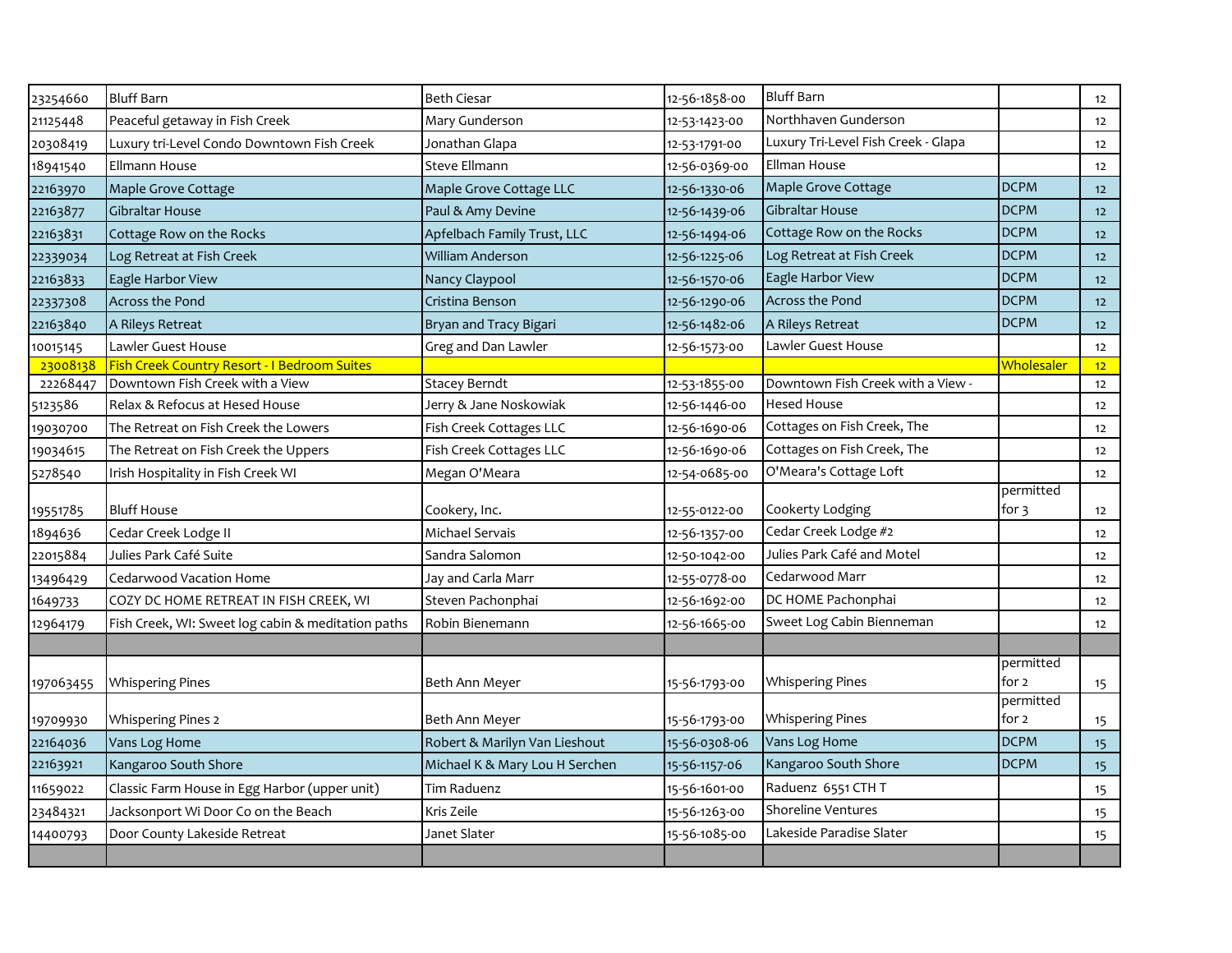| 9953250  | Door County Country Home             | <b>Terry Kinney</b>                                  | 27-55-0737-00 | Door County Country Home                    |                                 | 27             |
|----------|--------------------------------------|------------------------------------------------------|---------------|---------------------------------------------|---------------------------------|----------------|
| 185416   | Door County Waterfront Cottage       | Lane Kendig and Elaine Carmichael                    | 27-56-1156-00 | Kendig Snake Island                         |                                 | 27             |
| 22163859 | Cabots point                         | Cabot's Point Properties LLC                         | 27-56-1729-06 | Cabots Point                                | <b>DCPM</b>                     | 27             |
| 22983752 | Sunrise Cabin on Island              | Claire Miller & Justin Berken                        | 27-56-1861-00 | <b>Big Island</b>                           | permitted<br>for 2              | 27             |
| 22983092 | Sunset Cabin on Island               | Claire Miller & Justin Berken                        | 27-56-1861-00 | <b>Big Island</b>                           | permitted<br>for 2              | 27             |
| 20512078 | Sunshine's Bayshore Vacation Cottage | Lyle Handeland                                       | 27-56-1796-00 | Sunshine's Bayshore Vacation Cottage        |                                 | 27             |
| 14142417 | Waterfront Cottage on Sturgeon Bay   | Louise Knutter                                       | 27-56-1680-00 | Waterfront Cottage - Knutter                |                                 | 27             |
| 17346242 | Harbor Cottage Retreat               | Ray Ambrosius                                        | 27-56-1723-00 | Harbor Cottage Retreat                      |                                 | 27             |
|          |                                      |                                                      |               |                                             |                                 |                |
| 6798124  | The Cabbage, a 1969 A frame          | Kimberly Hazen                                       | 32-56-1496-00 | Hazen Cabbage                               |                                 | 32             |
| 17656861 | Schwandt Cottage                     | Georgina Schwandt                                    | 32-55-0177-00 | Schwandt Cottage                            |                                 | 32             |
| 23005364 | <b>Blackberry Acres</b>              | Chad Ewald                                           | 32-56-1847-00 | <b>Blackberry Acres</b>                     |                                 | 32             |
| 23052847 | Europe Lake Cottage                  | Roman and Claudia Apuzzo                             | 32-56-1849-00 | Europe Lake Cottage-Apuzzo -501 Europe Lake |                                 | 32             |
| 18686076 | Get Ready to hear Welcome Home       | Charlene K Berg                                      | 32-56-1756-00 | Welcome Home-12625 STH 42                   |                                 | 32             |
| 634251   | Door County Lakefront Cottage        | Diane Christell                                      | 32-56-1250-00 | Door County Lakefront Cottage               |                                 | 32             |
| 9818691  | Charming 1880's Log Cabin            | Terry & Kermit Bott                                  | 32-55-0770-00 | Doc's Hideaway                              |                                 | 32             |
| 8346814  | Three Sister Meadow Private Room     | Tim and Kathleen Kay                                 | 32-56-1523-00 | <b>Three Sisters Farm</b>                   | permitted<br>for three<br>units | 3 <sup>2</sup> |
| 8036265  | Three Sisters "Sweet" Retreat        | Tim and Kathleen Kay                                 | 32-56-1523-00 | Three Sisters Farm                          | permitted<br>for three<br>units | 32             |
| 6795558  | Rustic Summer Sleeping House         | Tim and Kathleen Kay                                 | 32-56-1523-00 | <b>Three Sisters Farm</b>                   | permnitted<br>for 3             | 32             |
| 22163924 | Krause Cottage                       | Douglas & Ellen Krause                               | 32-56-1466-06 | Krause Cottage                              | <b>DCPM</b>                     | 32             |
| 22163958 | Le Jardin                            | Marianne Roppuld                                     | 32-56-1705-06 | Le Jardin                                   | <b>DCPM</b>                     | 32             |
| 22339050 | Shadow Lawn                          | John Peterson                                        | 32-56-0190-06 | Shadown Lawn                                | <b>DCPM</b>                     | 32             |
| 22164049 | <b>Windmill Place</b>                | Michael & Vicki Bowers                               | 32-56-1134-06 | Windmill - 10104 Town Line Dr               | <b>DCPM</b>                     | 32             |
| 22164032 | Tree Brook                           | John Schaumburg/Ann Krueger                          | 32-56-1513-06 | <b>Tree Brook</b>                           | <b>DCPM</b>                     | 32             |
| 22337471 | Cappy Cottage                        | Hakes Family Trust                                   | 32-56-1132-06 | Cappy Cottage                               | <b>DCPM</b>                     | 32             |
| 22163913 | Hoffman's Up North                   | Hoffman's Up North LLC - Matthel Hoffm 32-56-1463-06 |               | Hoffman's Up North                          | <b>DCPM</b>                     | 32             |
| 22163909 | Hideaway                             | <b>Gregory Herman</b>                                | 32-53-0955-06 | Hideaway, The Herman                        | <b>DCPM</b>                     | 32             |
| 22163823 | Cedar Dell Chalet                    | Vicky Kalscheur                                      | 32-56-1203-06 | Cedar Dell Chalet                           | <b>DCPM</b>                     | 32             |
| 2216387  | Garret Bay Bluff                     | <b>William Berry</b>                                 | 32-56-1641-06 | <b>Garret Bay Bluff</b>                     | <b>DCPM</b>                     | 32             |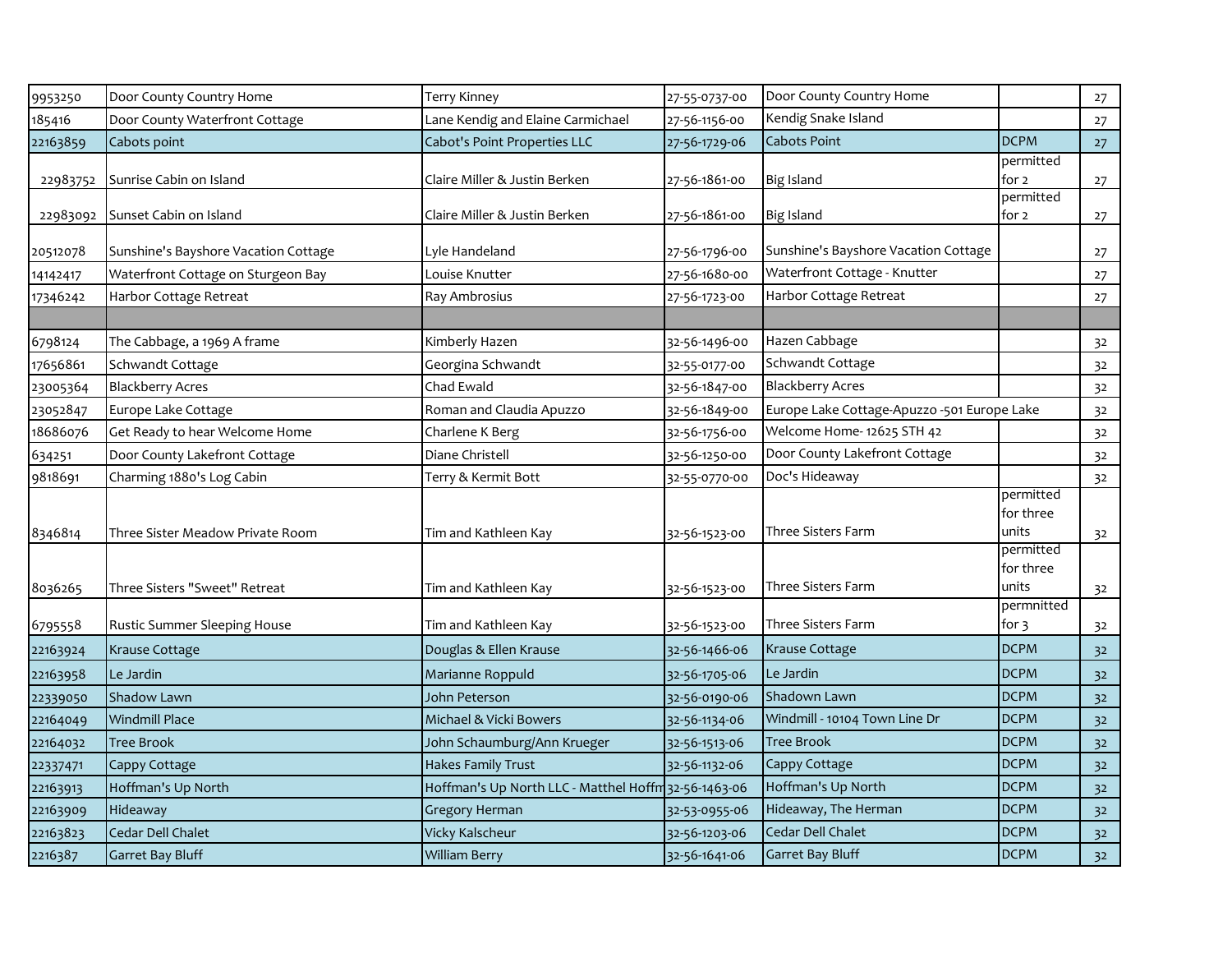| 22163998 | <b>Rustic Cottage</b>                                                    | Sandra Berg                                        | 32-56-1387-06 | <b>Rustic Cottage</b>                              | <b>DCPM</b>                 | 32             |
|----------|--------------------------------------------------------------------------|----------------------------------------------------|---------------|----------------------------------------------------|-----------------------------|----------------|
| 22163990 | Porcupine Shores                                                         | Brian Bartell - Kim Winburn                        | 32-56-1603-06 | Porcupine Shores                                   | <b>DCPM</b>                 | 32             |
| 22163815 | <b>Aunt Sallys</b>                                                       | <b>William Bell</b>                                | 32-56-1238-06 | <b>Aunt Sallys</b>                                 | <b>DCPM</b>                 | 32             |
| 22163856 | <b>Brenner Tower</b>                                                     | <b>Brenner Tower LLC</b>                           | 32-56-1227-06 | <b>Brenner Tower</b>                               | <b>DCPM</b>                 | 32             |
| 22163835 | East Haven                                                               | Barnara Moline                                     | 32-56-1592-06 | East Haven                                         | <b>DCPM</b>                 | 32             |
| 22164029 | The Nest                                                                 | Paul O'Keefe                                       | 32-56-1514-06 | Nest, The                                          | <b>DCPM</b>                 | 32             |
| 22163817 | A Pearl                                                                  | Jeffrey & Alliscon Ockwood                         | 32-56-1409-06 | A Pearl                                            | <b>DCPM</b>                 | 32             |
| 22163849 | <b>Beechers Cabin</b>                                                    | Susan Szabo & Mark Beecher                         | 32-56-1571-06 | <b>Beechers Cabin</b>                              | <b>DCPM</b>                 | 32             |
| 22163853 | Bells' Cottage                                                           | Matt & Ryan Bell                                   | 32-56-1131-06 | <b>Bells Cottage</b>                               | <b>DCPM</b>                 | 32             |
| 22163843 | Arnie's Sanctuary                                                        | James Arneson                                      | 32-56-1352-06 | Arnie's Sanctuary                                  | <b>DCPM</b>                 | 32             |
| 22164028 | The Point                                                                | Heather Erickson                                   | 32-56-1292-06 | Point, The                                         | <b>DCPM</b>                 | 32             |
| 21026430 | Cottage Hideaway                                                         | Mary Jahnke                                        | 32-55-0710-00 | Cottage Hideaway                                   |                             | 32             |
| 20802710 | Garrett Bay Getaway                                                      | Kenneth Hays & Sally Wheelock                      | 32-56-1802-00 | Garret Bay Getaway                                 |                             | 32             |
| 19476764 | North Woods Cottage                                                      | Robert Grant                                       | 32-56-1749-00 | Northwoods Cottage                                 |                             | 32             |
| 896560   | Terra Cottages Gills Rock 3                                              | Deborah "Sophie" Taubert Gehan                     | 32-55-0124-00 | Terra Cottages                                     | permitted<br>for five units | 32             |
| 1036370  | <b>Eclectic Style Cottage</b>                                            | Tim Raduenz                                        | 32-56-0930-00 | <b>EBDC-Raduenz</b>                                |                             | 32             |
| 897991   | Terra Cottages Gills Rock, Door Co.                                      | Deborah "Sophie" Taubert Gehan                     | 32-55-0124-00 | Terra Cottages                                     | permitted<br>for five units | 32             |
| 2336212  | Terra Cottages #2<br>Sweet Door County Cabin                             | Deborah "Sophie" Taubert Gehan<br>Shelly Sprinkman | 32-55-0124-00 | Terra Cottages<br>Architecturally Designed Charmer | permitted<br>for five units | 32             |
| 7998854  |                                                                          |                                                    | 32-56-1682-00 |                                                    |                             | 32             |
| 3904298  | Tree Tops Delight II                                                     | Eileen and George True                             | 32-56-1331-00 | Tree Top Delight - True                            | permitted<br>for two units  | 32             |
| 1300502  | Treetops Delight in Northern Door                                        | Eileen and George True                             | 32-56-1331-00 | Tree Top Delight - True                            | Permitted<br>for two units  | 32             |
| 13597414 | Shoreline Resort-Condominiums 3rd Floor Waterview Rockton Shoreline, LLC |                                                    | 32-51-0796-00 | Shoreline Resort & Condos                          |                             | 3 <sup>2</sup> |
| 14277383 | Beautiful Door County Condo                                              | Rockton Shoreline, LLC                             | 32-51-0796-00 | Shoreline Resort & Condos                          |                             | 3 <sup>2</sup> |
| 1807644  | First Floor with Forest View                                             | Loren & Helen Fandrei                              | 32-56-1341-00 | Granpa's House Rental Door Co WI                   |                             | 32             |
| 14648663 | Terra Cottages #4                                                        | Deborah "Sophie" Taubert Gehan                     | 32-55-0124-00 | <b>Terra Cottages</b>                              | permitted<br>for five units | 32             |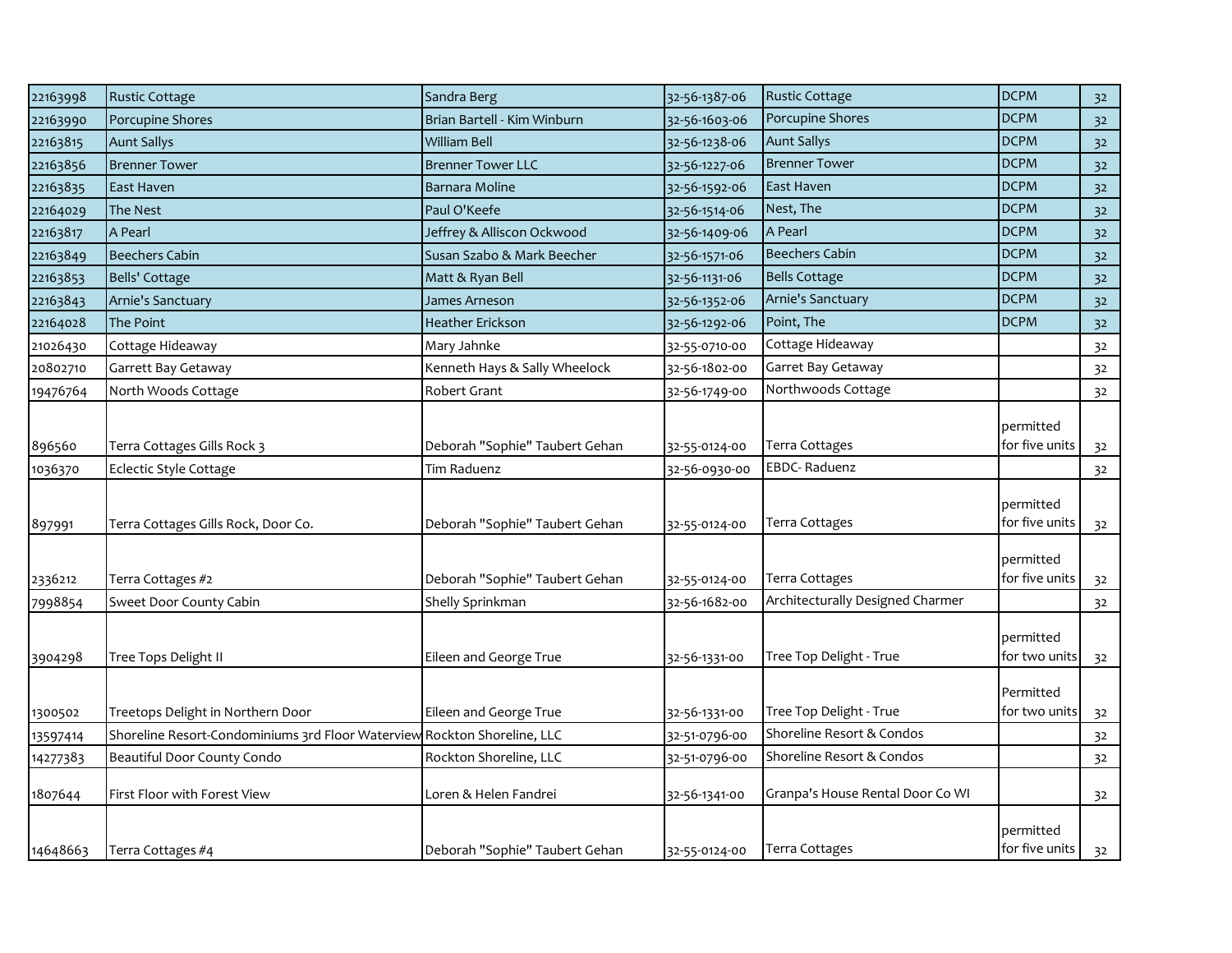|          |                                               |                                |                |                                      | permitted                       |    |
|----------|-----------------------------------------------|--------------------------------|----------------|--------------------------------------|---------------------------------|----|
| 896385   | Sunny Cottage in Ellson Bay                   | Deborah "Sophie" Taubert Gehan | 32-55-0124-00  | Terra Cottages                       | for five units                  | 32 |
| 12034716 | Fleetwing Cottage on Garrett Bay              | Mary Ann Rademacher            | 32-55-0455-00  | Fleetwing                            |                                 | 32 |
| 13368133 | Delightful 2 Bdrm B&B                         | Kathleen Schmidt               | 32-54-1638-00  | Hummingbird B&B                      |                                 | 32 |
| 18580024 | Dockside Condo with fabulous water view       | Donald Erno                    | 32-53-1751-00  | Dockside at Gills Rock               |                                 | 32 |
|          |                                               |                                |                |                                      |                                 |    |
|          | Port Cottage at Three's Company               | Jon Hanson                     | 33-56-0906-00  | Little Harbor Cottages               | permitted<br>for $\overline{3}$ |    |
| 18834495 |                                               |                                |                |                                      | permitted                       | 33 |
| 18834309 | Starboard Cottage at Three's Company          | Jon Hanson                     | 33-56-0906-00  | Little Harbor Cottages               | for $3$                         | 33 |
|          |                                               |                                |                |                                      | permitted                       |    |
| 18834422 | Midship at Three's Company                    | Jon Hanson                     | 33-56-906-00   | Little Harbor Cottages               | for 3                           | 33 |
| 3047435  | Cottage on Lake in State Park                 | Barb & Gil Hoffman             | 33-56-1429-00  | Cottage on Lake                      |                                 | 33 |
| 22164006 | Serenity in the Woods                         | Jeffrey and Lana Pray          | 33-56-1691-06  | Serenity in the Woods                | <b>DCPM</b>                     | 33 |
| 22163960 | Linger Longer                                 | <b>Michael Dix</b>             | 33-56-1408-06  | Linger Longer                        | <b>DCPM</b>                     | 33 |
| 22163954 | Lakeside Haven                                | Kathy Richmond                 | 33-56-1240-06  | Lakeside Haven                       | <b>DCPM</b>                     | 33 |
| 22164023 | <b>Green House</b>                            | A&J Properties, LLC            | 33-56-1493-06  | <b>Green House</b>                   | <b>DCPM</b>                     | 33 |
| 22939300 | Elegant Farmhouse with Massage                | Russell Burie                  | 33-56-1851-00  | Elegant Farmhouse                    |                                 | 33 |
| 19767552 | <b>Stunning Door County Sunsets</b>           | Beth Ann Resch                 | 33-56-1792-00  | Stunning Door County Sunsets - Resch |                                 | 33 |
| 12323917 | Woodsy Retreat on Lake Michigan               | Joan Shiels                    | 33-56-1627-00  | Woodsy Retreat on Lake Michigan      |                                 | 33 |
| 4860774  | Huge House on Glidden Drive                   | Mary & Ray Spangler            | 33-56-0400-00  | Mary's Beach House                   |                                 | 33 |
| 13328872 | Door County Dream House                       | Fred Suchy                     | 33-56-0695-00  | Door County Dream Home               |                                 | 33 |
| 14511904 | Private country living in a scenic ranch home | Connie Rockwell                | 33-55-0700-00  | Dogg House Cottages                  | permitted<br>for 2              | 33 |
|          | Door County Escape!                           | Ann Johnson                    |                | Clark Lake Cottage - Johnson         |                                 |    |
| 15048452 |                                               |                                | 33-56-1660-00  |                                      | permitted                       | 33 |
| 15645178 | Dogg House Cottage - Door County              | Connie Rockwell                | 33-55-0700-00  | Dogg House Cottages                  | for 2                           | 33 |
|          |                                               |                                |                |                                      |                                 |    |
| 23543488 | Sister Bay Eclectic Cottage                   | Tim Raduenz                    | 34-56-1859-00  | SBDC                                 |                                 | 34 |
| 20981273 | Sister Bay Cottage                            | Karen Berndt                   | 34-56-1788-00  | Sister Bay Cottage                   |                                 | 34 |
| 22163906 | <b>Hidden Gem</b>                             | Julie & Nathan Slovin          | 34-56-0495-06  | Hidden Gem on Trillium               | <b>DCPM</b>                     | 34 |
| 22164033 | <b>Trillium Lane</b>                          | Dennis & Maribeth Dorn         | 34-56-1702-06  | <b>Trillium Retreat</b>              | <b>DCPM</b>                     | 34 |
| 22163993 | <b>Port New</b>                               | Andrew Bookmeier               | 34-56-0075-06  | Port New                             | <b>DCPM</b>                     | 34 |
| 22164040 | Wall to Wall Retreat                          | <b>Jack and Teresa Wall</b>    | 34-56-1335-016 | Wall to Wall Retreat                 | <b>DCPM</b>                     | 34 |
| 22339043 | King's Landing                                | <b>Wiswell Property Group</b>  | 34-56-1602-06  | <b>Kings Landing</b>                 | <b>DCPM</b>                     | 34 |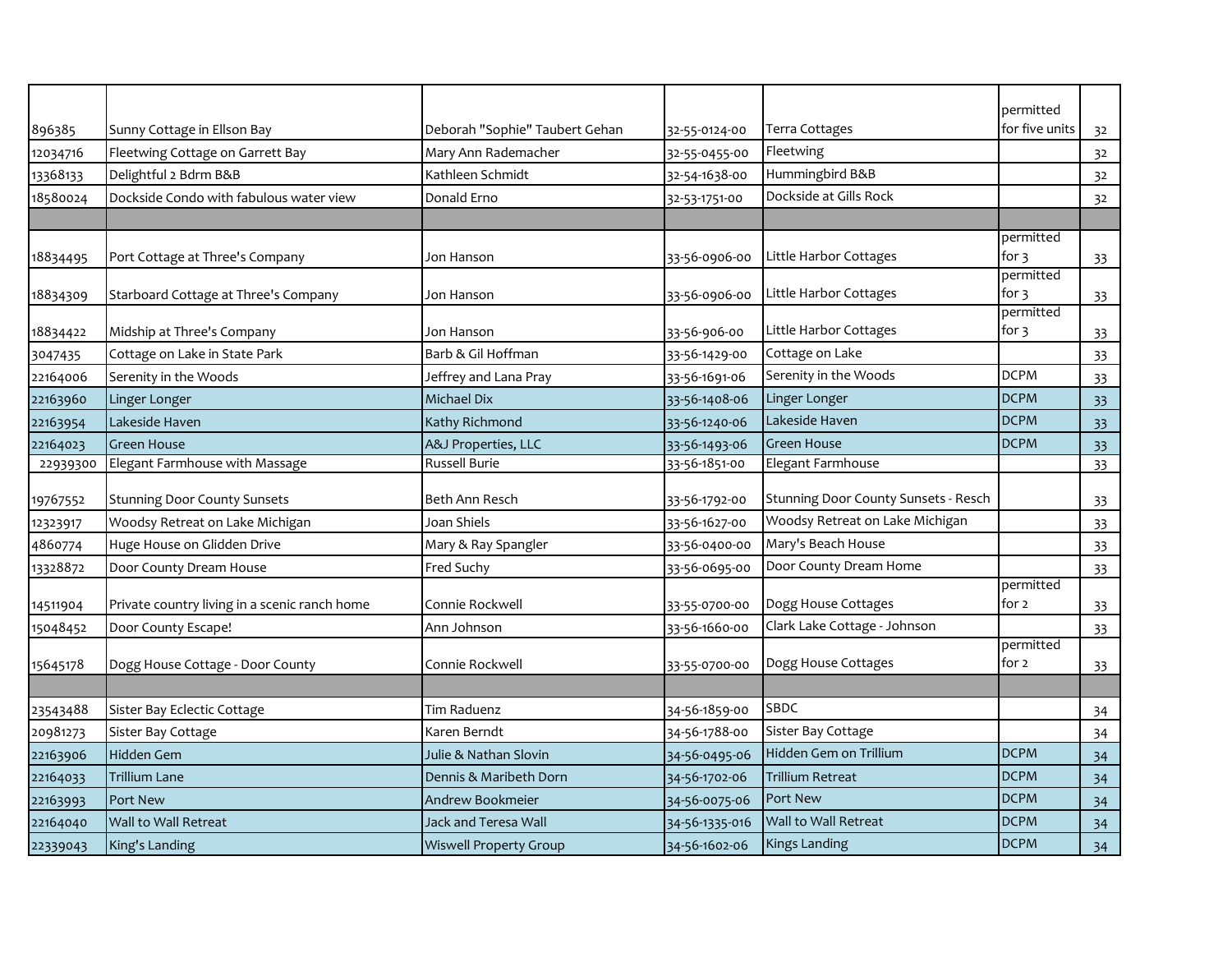| 22163827 | Copper Moon                                        | Donald Denny                      | 34-55-0761-06 | Copper Moon Cottage                        | <b>DCPM</b>                                                   | 34              |
|----------|----------------------------------------------------|-----------------------------------|---------------|--------------------------------------------|---------------------------------------------------------------|-----------------|
| 12672427 | Beach view waterfront park access!                 | Dawn and Walter Nawrot            | 34-56-1620-00 | Parkview Drive - Nawrot                    |                                                               | 34              |
| 19227870 | Cute and Cozy Steps from Downtown                  | Audrey and Craig Schmidt          | 34-56-1769-00 | Cute and Cozy Sister Bay - Schmidt         |                                                               | 34              |
| 16332969 | Family Friendly Retreat in the Heart of Sister Bay | Pamela Schmitz/ CPS Holdings LLC  | 34-56-1695-00 | Sister Bay Chalet                          |                                                               | 34              |
|          |                                                    |                                   |               |                                            |                                                               |                 |
| 18346670 | Manor on Main                                      | Paul Larson                       | 35-56-1777-00 | Main Manor - Larson                        |                                                               | 35              |
| 19824536 | Chalet by the Bay                                  | Jonathan Salit                    | 35-56-1807-00 | Chalet by the Bay - Salit                  |                                                               | 35              |
| 19179293 | Door County Bayview                                | Diane Rockwell                    | 35-56-1772-00 | Door County Bayview                        |                                                               | 35              |
| 18683132 | Perfectly Downtown                                 | Carter Holdings LLC               | 35-56-1746-00 | Perfectly Downtown and Delaware Drei for 2 | permitted                                                     | 35              |
| 19762075 | Delaware Dream                                     | Carter Holdings LLC               | 35-56-1746-00 | Perfectly Downtown and Delaware Dreafor 2  | permitted                                                     | 35              |
| 18359397 | Barbara's Guest House                              | Stephen Day                       | 35-56-1727-00 | Barbara's Guest House                      |                                                               | 35              |
| 17380652 | Sawyer View Villa                                  | Ken Glasheen                      | 35-56-1726-00 | Sawyer View Village                        |                                                               | 35              |
| 1095333  | A City Cottage in the Heart of Town                | Kelly Avenson & Elliot Goettelman | 35-56-1651-00 | City Cottage, The                          |                                                               | 35              |
| 10732512 | Private BR/BA, FRPLCE, Historic B&B                | Dennis Statz                      | 35-52-0856-00 | White Lace Inn                             | permitted<br>for eighteen<br>six units<br>listed on<br>Airbnb | 35              |
| 3324489  | Downtown Sturgeon Bay, Arbor                       | RME Holdings - Robert Esposito    | 35-53-1452-00 | Arbor and Postcard - RME Holdings          | Permitted<br>for two units                                    | 35              |
| 8129738  | Sturgeon Bay Doll House                            | Patrice Sebastian                 | 35-56-1565-00 | Sturgeon Bay Doll House                    |                                                               | 35              |
| 10704789 | Private BR/BA, WHRPL, Historic B&b                 | Dennis Statz                      | 35-52-0856-00 | White Lace Inn                             | permitted<br>for eighteen<br>six units<br>listed on<br>Airbnb | 35              |
| 17586605 | The Diplomat Bed and Breakfast/Chancery suite      | Tami Dal Santo                    | 35-54-1544-00 | Diplomat Bed and Breakfast                 | permitted<br>for six units                                    | 35              |
| 9506189  | Diplomat Bed and Breakfast/Treaty Suite            | Tami Dal Santo                    | 35-54-1544-00 | Diplomat Bed and Breakfast                 | permitted<br>for six units                                    | 35              |
| 5974438  | Charisma 34ft Sailboat                             | Helen & Robin Urban               | 35-59-1501-00 | Charisma Sailboat                          | deact<br>perrmit                                              | 35 <sub>1</sub> |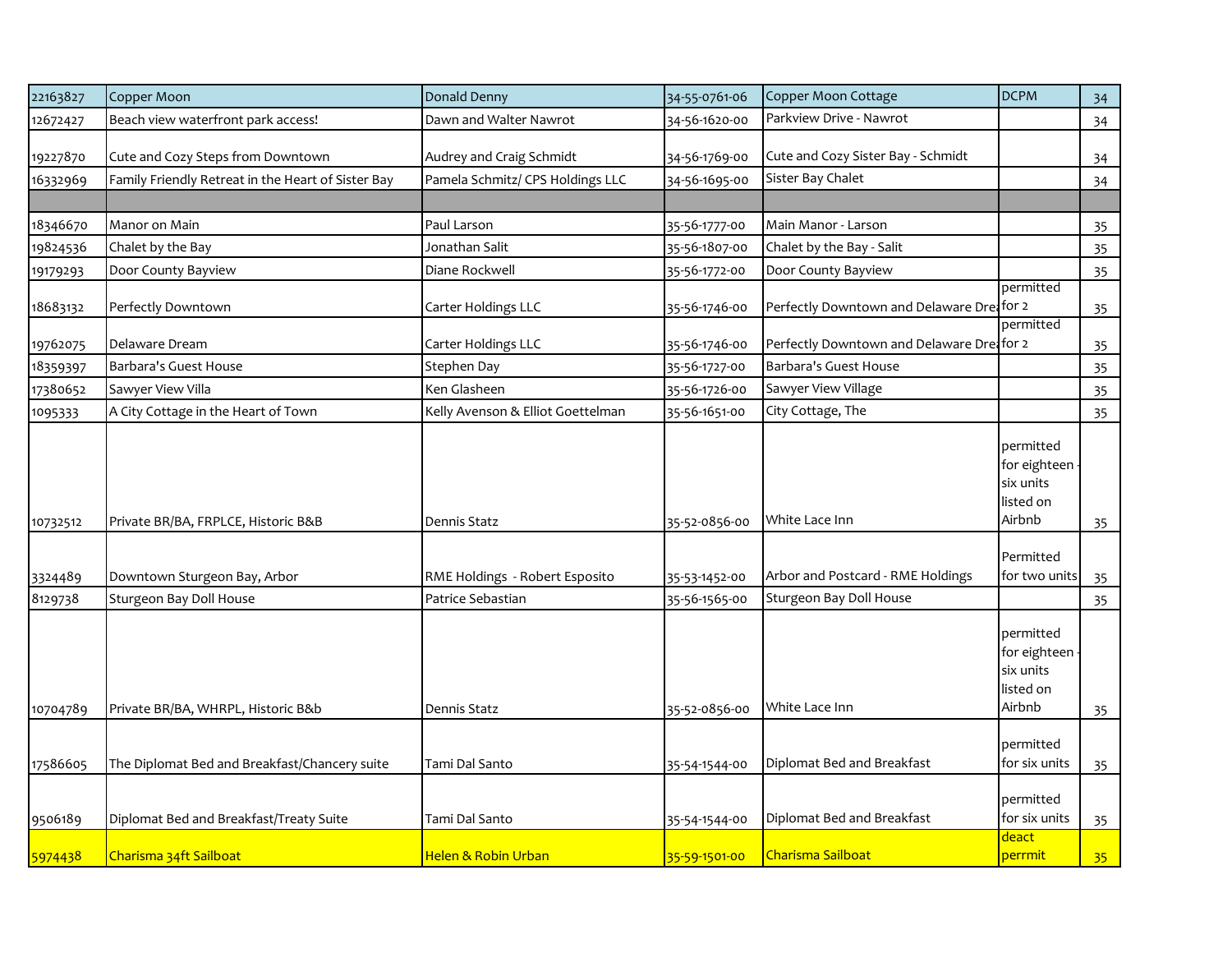|          |                                       |                                |               |                                   | Permitted                 |    |
|----------|---------------------------------------|--------------------------------|---------------|-----------------------------------|---------------------------|----|
| 3190446  | Downtown Sturgeon Bay - Postcard      | RME Holdings - Robert Esposito | 35-53-1452-00 | Arbor and Postcard - RME Holdings | for two units             | 35 |
|          |                                       |                                |               |                                   | permitted                 |    |
| 19180482 | The Coach House                       | Robert & Teresa Esposito       | 35-53-1628-00 |                                   | for 3                     | 35 |
|          |                                       |                                |               |                                   | permitted                 |    |
|          |                                       |                                |               |                                   | for eighteen              |    |
|          |                                       |                                |               |                                   | six units                 |    |
|          |                                       |                                |               |                                   | listed on                 |    |
| 10569102 | Private BR/BA, FRPLCE, Historic B&B   | Dennis Statz                   | 35-52-0856-00 | White Lace Inn                    | Airbnb                    | 35 |
|          |                                       |                                |               |                                   |                           |    |
|          |                                       |                                |               |                                   | permitted<br>for eighteen |    |
|          |                                       |                                |               |                                   | six units                 |    |
|          |                                       |                                |               |                                   | listed on                 |    |
| 10731586 | Private BR/BA, FP & WHO, Historic B&B | Dennis Statz                   | 35-52-0856-00 | White Lace Inn                    | Airbnb                    | 35 |
|          |                                       |                                |               |                                   |                           |    |
|          |                                       |                                |               |                                   | permitted                 |    |
|          |                                       |                                |               |                                   | for eighteen              |    |
|          |                                       |                                |               |                                   | six units<br>listed on    |    |
| 10700860 | Private BR/BA, Whrlpl, Historic B&B   | Dennis Statz                   | 35-52-0856-00 | White Lace Inn                    | Airbnb                    |    |
|          |                                       |                                |               | Door County Waterfront Cottage    |                           | 35 |
| 21982114 | Sturgeon Bay Waterfront Cottage       | Eric Minten                    | 35-56-1767-00 | Minten                            |                           | 35 |
|          |                                       |                                |               |                                   | permitted                 |    |
|          |                                       |                                |               |                                   | for three                 |    |
| 3280736  | Door County Waterfront Cottage        | CenterPointe Yacht Services    | 35-56-0911-00 | CenterPointe Marina               | units                     | 35 |
|          |                                       |                                |               |                                   | permitted<br>for three    |    |
|          | Door County Waterfront Cottage        | CenterPointe Yacht Services    |               | CenterPointe Marina               | units                     |    |
| 13749828 |                                       |                                | 35-56-0911-00 |                                   |                           | 35 |
|          |                                       |                                |               |                                   | permitted                 |    |
|          |                                       |                                |               |                                   | for eighteen              |    |
|          |                                       |                                |               |                                   | six units                 |    |
|          |                                       |                                |               |                                   | listed on                 |    |
| 10730935 | Private BR/BA, FP & WHP, Historic B&B | Dennis Statz                   | 35-52-0856-00 | White Lace Inn                    | Airbnb                    | 35 |
|          | Downtown Sturgeon Bay CornerSuite     | Robert & Teresa Esposito       | 35-53-1628-00 | Villa and Corner Suite            | permitted<br>for $3$      |    |
| 12792862 | Chalet on the Shore                   | Jennifer Jorns & Brian Frisque | 35-56-1663-00 | Chalet by the Shore               |                           | 35 |
| 9271311  | Petite Maison Bleu                    | <b>Terry Cummings</b>          |               | Petite Maison Bleu                |                           | 35 |
| 18655796 |                                       |                                | 35-56-1755-00 |                                   |                           | 35 |
| 22027336 | Dancing Dragonfly Airbnb              | David Hayes                    | 35-54-1427-00 |                                   |                           | 35 |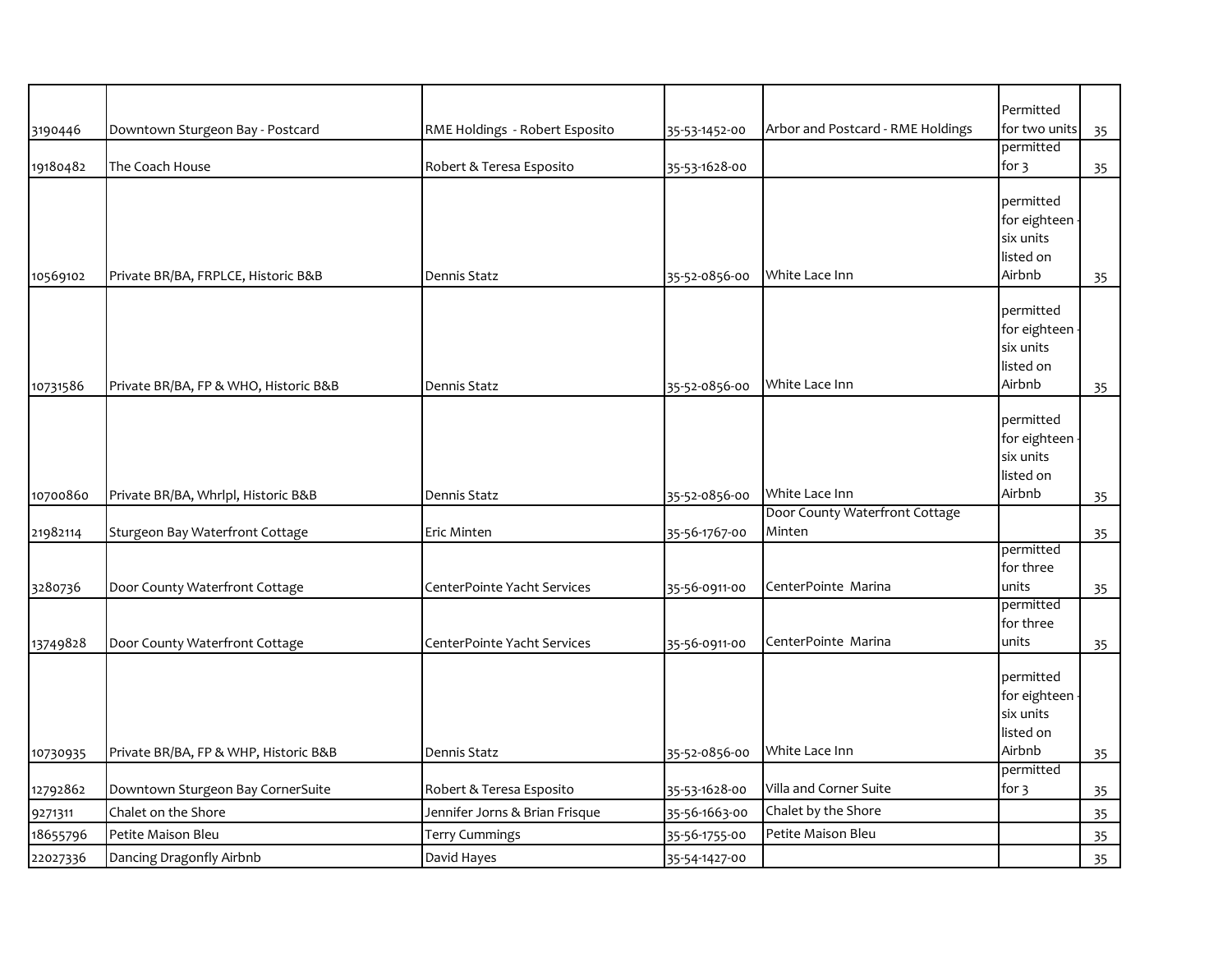| 13001169 | Gem Down the Lane                                        | Carrie Rollins/ Estate of Jane Meacham                                                      | 35-56-1667-00 | Gem Down the Lane                  |                                 | 35 |
|----------|----------------------------------------------------------|---------------------------------------------------------------------------------------------|---------------|------------------------------------|---------------------------------|----|
| 3518762  | Downtown Sturgeon Bay, Door County                       | Hans Reumschuessel                                                                          | 35-56-1437-00 | Downtown Sturgeon Bay              |                                 | 35 |
| 13257277 | Door County Easy Living                                  | <b>Rich Miller</b>                                                                          | 35-56-1654-00 | Door County Easy Living - Miller   |                                 | 35 |
| 12793691 | Downtown Sturgeon Bay Villa Suite                        | Robert & Teresa Esposito                                                                    | 35-53-1628-00 | Villa and Corner Suite             | permitted<br>for $3$            | 35 |
| 14487990 | Close to Everything in Sturgeon Bay                      | Ann Kifer                                                                                   | 35-56-1673-00 | Neenah Street Holdings             |                                 | 35 |
| 156786   | Waterfront Home Downtown Sturgeon Bay, Door Co Lee Adams |                                                                                             | 35-56-1555-00 | Adams - Cozy Cottage on Memorial   |                                 | 35 |
| 21642288 | Overlooking Third Ave                                    | Joe Baw and Rob Paul                                                                        | 35-53-1816-00 | Overlooking Third Aveqq            |                                 | 35 |
| 4692800  | the Magnolia Suite                                       | Diane Allen & Mike Perski                                                                   | 35-53-1096-00 | The Magnolia                       |                                 | 35 |
| 18035205 | The Mary I                                               | The Yacht Harbor, LLC & Sturgeon Bay<br>Marinas.com<br>The Yacht Harbor, LLC & Sturgeon Bay | 35-59-1676-00 | Door County Houseboat Rentals, LLC | permitted<br>for 2<br>permitted | 35 |
| 18913824 | Desiree the houseboat                                    | Marinas.com                                                                                 | 35-59-1676-00 | Door County Houseboat Rentals, LLC | for 2                           | 35 |
|          |                                                          |                                                                                             |               |                                    |                                 |    |
|          |                                                          |                                                                                             |               | Emmerich - On the Shore of Lake    |                                 |    |
| 5585456  | On the shore of Lake Michigan                            | Ann Emmerich                                                                                | 36-56-1487-00 | Michigan                           |                                 | 36 |
| 20123299 | The Clerestory on Lake Michigan                          | Christopher Mohar                                                                           | 36-56-1789-00 | The Clerestory on Lake Michigan    |                                 | 36 |
| 22503079 | WaterFront Townhouse on Sturgeon Bay Channel             | Joe Fittshur                                                                                | 36-56-1329-00 | Port Haven Executive Home          |                                 | 36 |
| 9091864  | porthaven                                                | Joe Fittshur                                                                                | 36-56-1329-00 | Port Haven Executive Home          |                                 | 36 |
| 19548982 | Tolan's Cottage                                          | Sally Tolan                                                                                 | 36-56-0816-13 | <b>Tolans Cottage</b>              |                                 | 36 |
| 18073736 | Claybanks   A Woodsy Retreat near Lake Michigan          | David Goettelman                                                                            | 36-56-1731-00 | Clay Banks Woodsy Retreat          |                                 | 36 |
| 10283729 | Historic Family Farm                                     | Tom Mickelson                                                                               | 36-56-1579-00 | Historic Family Farm               |                                 | 36 |
| 6253565  | Lake Lane Cottages in Door County 31                     | Rob Vogel                                                                                   | 36-56-0869-00 | Lake Lane Cottages                 | permitted<br>for $\overline{3}$ | 36 |
| 11700582 | Lake Lane Cottages Camper                                | Rob Vogel                                                                                   | 36-56-0869-00 | Lake Lane Cottages                 | permitted<br>for $\frac{1}{3}$  | 36 |
| 11699220 | Lake Lane Cottage #2                                     | Rob Vogel                                                                                   | 36-56-0869-00 | Lake Lane Cottages                 | permitted<br>for 3              | 36 |
|          |                                                          |                                                                                             |               |                                    |                                 |    |
| 18833980 | Sunset Cliff Cottage                                     | Jon Hansen                                                                                  | 39-56-0860-00 | Sunset Cliff Cottage               |                                 | 39 |
| 1327057  | 3 Bedroom Cottage with a Water View                      | Mark and Jill Schwarzbauer                                                                  | 39-56-1320-00 | La Bella Casa Di Mattoni           |                                 | 39 |
| 19285613 | Beautiful Waterfront Cabin Door County                   | Donn Rozz, Robert Paul                                                                      | 39-53-1374-00 | Rozz Little Cemetery               |                                 | 39 |
| 15057147 | Door County Shore Front 2 Bdrm Cabin on 1.2 Acres        | Pat O'Donnell                                                                               | 39-56-1398-00 | Cabin Sun Over Beach               |                                 | 39 |
| 21410626 | Hidden Treasure - Apartment   Door County                | Roxanne and Brian Ahlswede                                                                  | 39-56-1809-00 | Hidden Treasure House and Appt     | permitted<br>for 2              | 39 |
| 20622494 | Hidden Treasure House   Door County                      | Roxanne and Brian Ahlswede                                                                  | 39-56-1809-00 | Hidden Treasure House and Appt     | permitted<br>for $2$            | 39 |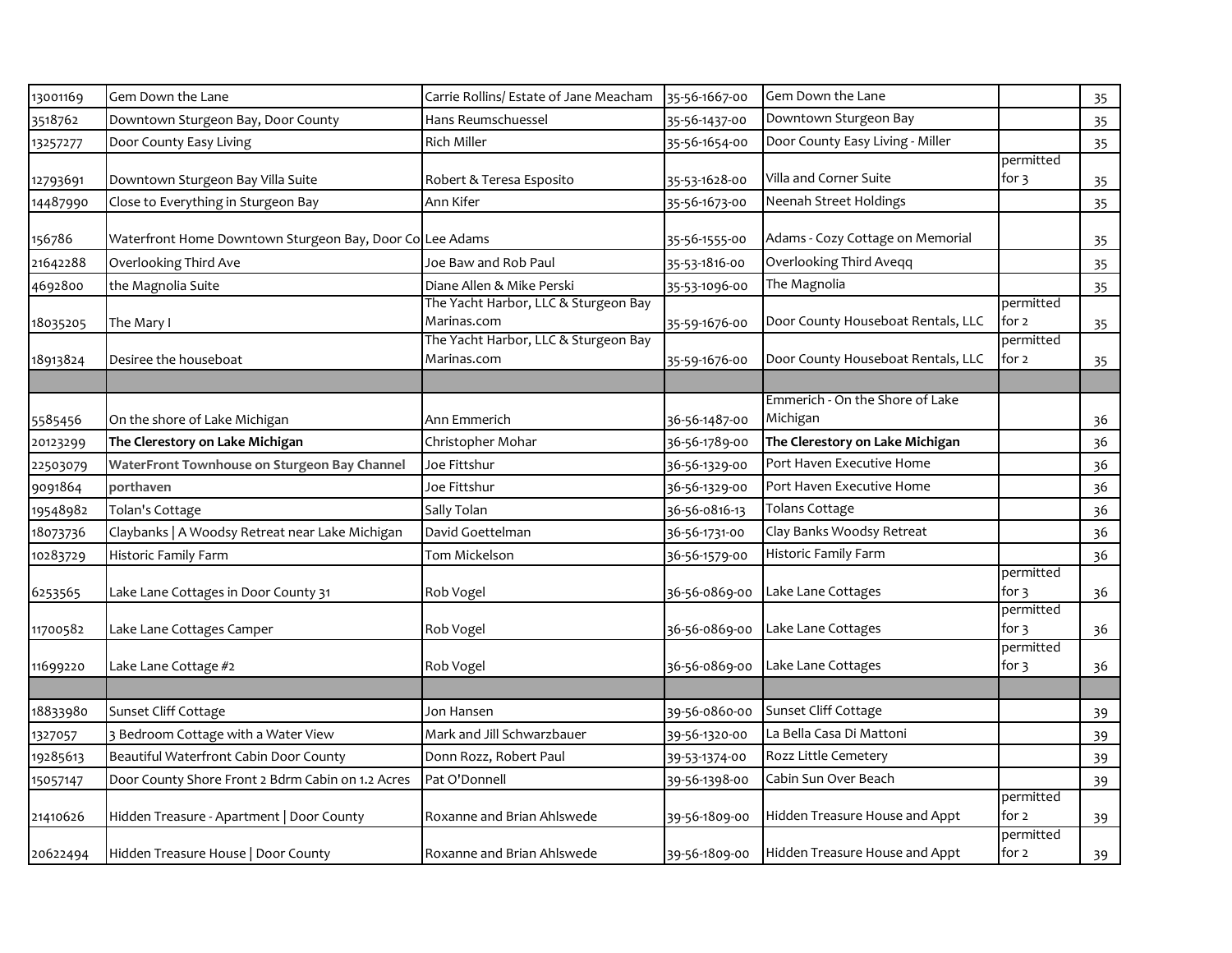| 17300921              | Family Friendly Cabin On The Bay!                 | Goffard                                                                                          | 39-56-1709-00                  | Cabin on the Bay - Goffard                                       |                     | 39             |
|-----------------------|---------------------------------------------------|--------------------------------------------------------------------------------------------------|--------------------------------|------------------------------------------------------------------|---------------------|----------------|
|                       |                                                   |                                                                                                  |                                |                                                                  |                     |                |
| 19594834              | Waterfront Door County Cottage                    | Lisa Soukup                                                                                      | 42-56-1774-00                  | Waterftont Cottage - Soukup                                      |                     | 42             |
| 14266444              | Door County Waterfront Cottage                    | Bur Wholesale Company - John Bur                                                                 | 42-56-1666-00                  | Waterfront Cottage - BUR                                         |                     | 42             |
|                       |                                                   |                                                                                                  |                                |                                                                  |                     |                |
|                       |                                                   |                                                                                                  |                                |                                                                  | permitted           |                |
| 11389754              | Charming Near Town Motel Room                     | Andrew Valentincic                                                                               | 46-50-1596-00                  | Viking Village                                                   | for 13<br>permitted | 46             |
| 8898775               | Viking Village 2 Bedroom Flat                     | Andrew Valentincic                                                                               | 46-50-1596-00                  | Viking Village                                                   | for 13              | 46             |
| 4799617               | Shoreline Log Cottage on Island                   | Kathleen Cascio                                                                                  | 46-56-1510-00                  | Danish Log Cabin                                                 |                     | 46             |
| <mark>14180661</mark> | <b>Sunrise Nook</b>                               | Robert Toerpe                                                                                    |                                |                                                                  |                     | 46             |
| 22534319              | <b>Initiative's Retreat</b>                       | LLC INITIATIVE'S RETREAT                                                                         | 46-56-1846-00                  | Initiatives Retreat                                              |                     | 46             |
| <mark>22717916</mark> | <b>Old Orchard Farm</b>                           | Deb Sheridan                                                                                     |                                |                                                                  |                     | 46             |
| 714587                | Quiet Cabin with Deck in Woods                    | Jim Beneda                                                                                       | 46-56-1575-00                  | Quiet Cabin in the Woods - Beneda                                |                     | 46             |
|                       |                                                   |                                                                                                  |                                |                                                                  | permitted           |                |
| 14825088              | Charming one bedroom flat at Viking Village       | Andrew Valentincic                                                                               | 46-50-1596-00                  | Viking Village                                                   | for 13              | 46             |
| 13156138              | Cute Affordable Cabin on Island                   | Dawn Chier                                                                                       | 46-55-0731-00                  | Coffee Creek Cabin                                               | permitted<br>for 2  | 46             |
|                       | Coffee Creek Cabins "Biker Cabin" on Wash. Island | Dawn Chier                                                                                       |                                | Coffee Creek Cabin                                               | permitted<br>for 2  |                |
| 13378765              | Bay Farm Lake Cottage                             | Kathleen Young                                                                                   | 46-55-0731-00<br>46-56-1650-00 | <b>Bay Farm LLC</b>                                              |                     | 46<br>46       |
| 14443055              |                                                   |                                                                                                  |                                |                                                                  | permitted           |                |
| 10907613              | Sunrise A Frame on the lake                       | Andrew Valentincic                                                                               | 46-50-1596-00                  | Viking Village                                                   | for 13              | 46             |
|                       |                                                   |                                                                                                  |                                |                                                                  | permitted           |                |
| 15351847              | Cozy and charming studio with kitchen.            | Andrew Valentincic                                                                               | 46-50-1596-00                  | Viking Village                                                   | for $13$            | 46             |
| 23438643              | <b>Beautiful Little House</b>                     | <b>SCAM</b>                                                                                      | <b>SCAM</b>                    | Reported to Airbnb - stolen pictures<br>from a property in China |                     | $\overline{4}$ |
| 20991844              | <b>Menominee River Vacation Home</b>              |                                                                                                  |                                |                                                                  | Outside DC          |                |
| 23237716              | <b>Rest and Ride</b>                              | Not Door County Comes up in Door County Search<br>Not Door County Comes up in Door County Search |                                |                                                                  | Outside DC          |                |
| 20439805              | <b>Nuttall Vacation Stays</b>                     | Not Door County Comes up in Door County Search                                                   |                                |                                                                  |                     | Outside DC     |
| 443694                | <b>Lundgren Tree Farm</b>                         | Not Door County Comes up in Door County Search                                                   |                                |                                                                  | Outside DC          |                |
| 8900070               | <b>Flom Retreat</b>                               | Not Door County Comes up in Door County Search                                                   |                                |                                                                  | Outside DC          |                |
| 18506853              | <b>Downtown Menominee House</b>                   | Not Door County Comes up in Door County Search                                                   |                                |                                                                  | <b>Outside DC</b>   |                |
| 19176512              | Escape to the Guest House on the Menominee        | Not Door County Comes up in Door County Search                                                   |                                |                                                                  | Outside DC          |                |
| 14266783              | Cottage on Cedar                                  | Not Door County Comes up in Door County Search                                                   |                                |                                                                  | Outside DC          |                |
| 19012043              | Home Away From Home Northern Wisconsin            | Not Door County Comes up in Door County Search                                                   |                                |                                                                  | Outside DC          |                |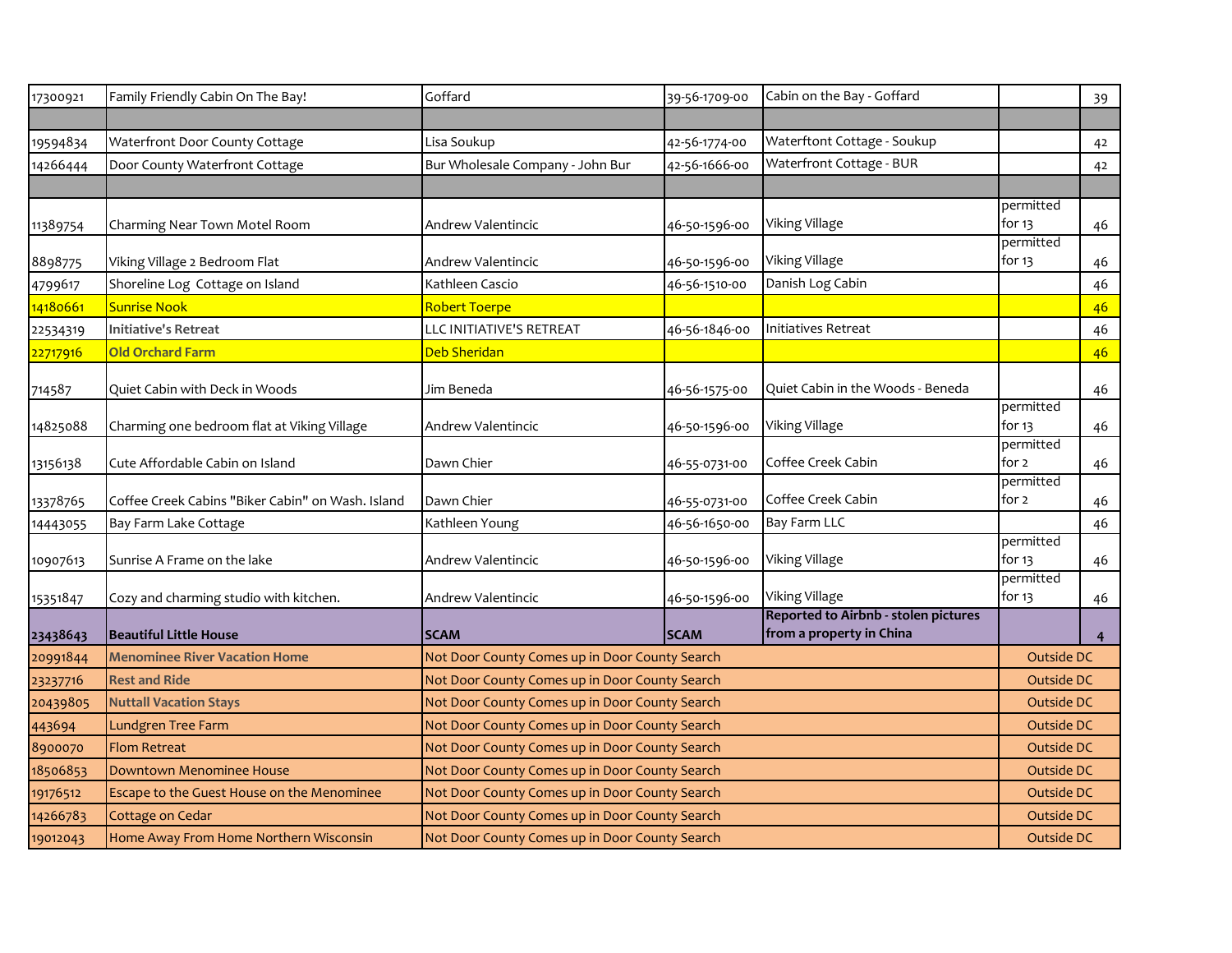| 19046342 | <b>Golf Course Camping</b> | Not Door County Comes up in Door County Search | Outside DC        |
|----------|----------------------------|------------------------------------------------|-------------------|
| 20411213 | <b>Paradise View</b>       | Not Door County Comes up in Door County Search | Outside DC        |
| 21816968 | Hogans Place               | Not Door County Comes up in Door County Search | Outside DC        |
| 21549001 | Cozy Lakefront Home        | Not Door County Comes up in Door County Search | Outside DC        |
| 14648642 | Upper Peninsula MI Retreat | Not Door County Comes up in Door County Search | Outside DC        |
| 22610666 | Sandahls on the beach      | Not Door County Comes up in Door County Search | <b>Outside DC</b> |

| <b>MUNI</b>      |                           | # of Airbnb Properties |               |             |                                   |
|------------------|---------------------------|------------------------|---------------|-------------|-----------------------------------|
| $\overline{2}$   | <b>Baileys Harbor</b>     | 27                     |               |             |                                   |
| $\overline{4}$   | <b>Brussels</b>           | $\mathbf{1}$           | *scam listing |             |                                   |
| $\sqrt{6}$       | Clay Banks                | $\overline{2}$         |               |             |                                   |
| $\boldsymbol{8}$ | Town of Egg Harbor        | 41                     |               |             |                                   |
| 9                | Village of Egg Harbor     | 27                     |               |             |                                   |
| 11               | Ephraim                   | $21$                   |               |             |                                   |
| 12               | Gibraltar                 | 25                     |               |             |                                   |
| 14               | Town of Forestville       | $\mathsf{o}\,$         |               |             |                                   |
| 15               | Town of Jacksonport       | 7                      |               |             |                                   |
| 27               | Nasewaupee                | 8                      |               |             |                                   |
| 32               | Liberty Grove             | 49                     |               |             |                                   |
| 33               | Sevastopol                | 16                     |               |             |                                   |
| 34               | Sister Bay                | 11                     |               |             |                                   |
| 35               | City of Sturgeon Bay      | 38                     |               |             |                                   |
| 36               | Town of Sturgeon Bay      | 10                     |               |             |                                   |
| 39               | Gardner                   | $\overline{7}$         |               |             |                                   |
| 42               | Union                     | $\overline{2}$         |               |             |                                   |
| 46               | Washinton Island          | 13                     | 305           | TOTAL IN DC |                                   |
|                  | <b>NOT IN DOOR COUNTY</b> | 16                     |               |             |                                   |
|                  |                           |                        | 321           |             | <b>Total Door County Listings</b> |

| Not active |                |                                                |            |  |  |
|------------|----------------|------------------------------------------------|------------|--|--|
| 10943813   | Camp Villa B&B | Not Door County Comes up in Door County Search | Outside DC |  |  |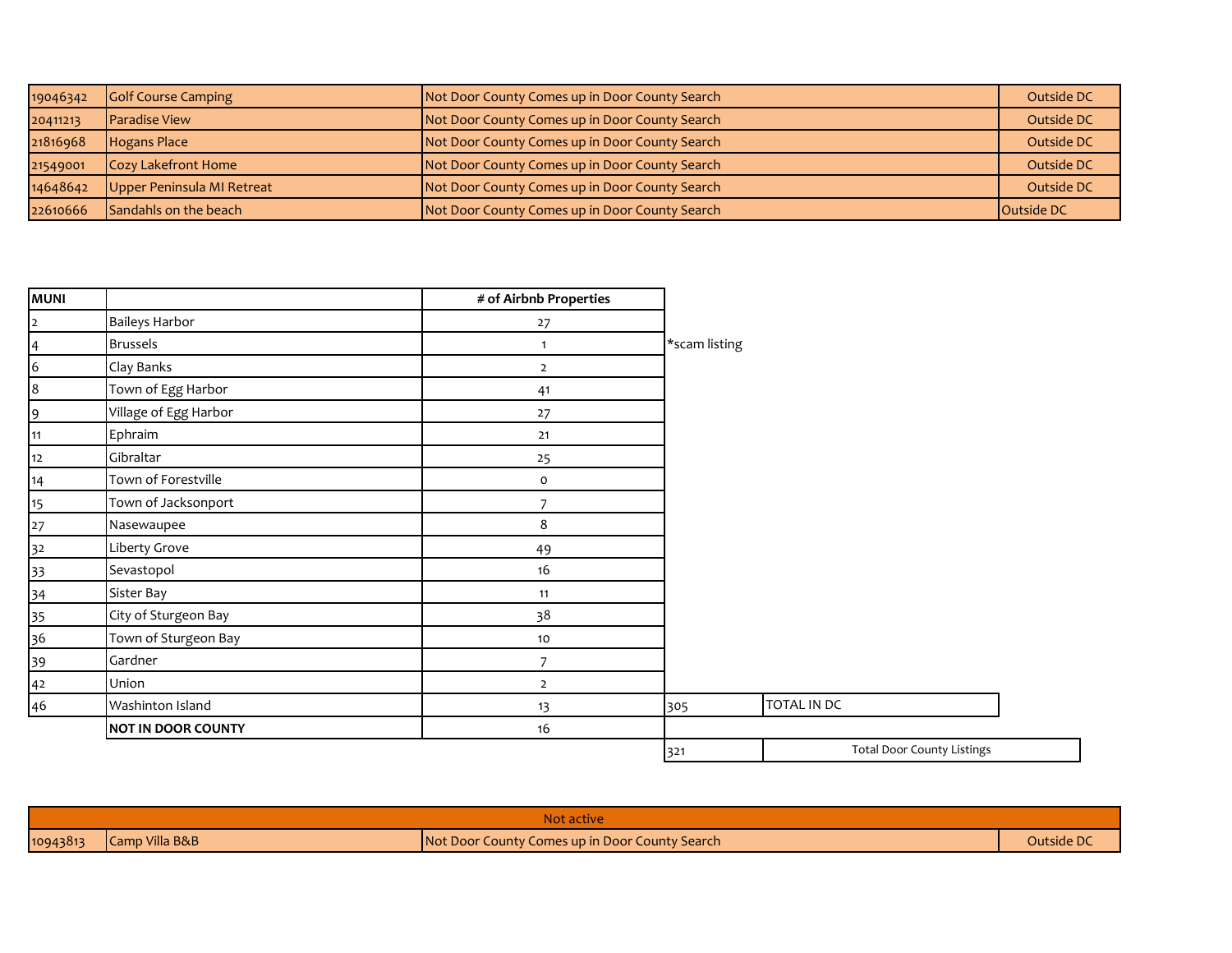| 13664372 | Parkway Escape                                     | Dale & Carol Polzin                   | 39-56-0922-13 | Parkway Escape                                |                                      | 39              |
|----------|----------------------------------------------------|---------------------------------------|---------------|-----------------------------------------------|--------------------------------------|-----------------|
| 13111748 | Condo at Highland Greens                           | Sarah George                          | 34-53-1039-00 | George's Getaway                              |                                      | 34              |
| 6383182  | Nor Dor Escape                                     | Benjamin Piller                       | 32-56-1418-00 | Piller-Gill Rock                              |                                      | 32              |
| 12588724 | Country Chalet of Fish Creek                       | Dennis & Marla Sunstron               | 12-55-0830-00 | Country Chalet                                |                                      | 12              |
| 22446412 | Egg Harbor Hideaway                                | RME Holdings - Robert Esposito        | 09-56-1780-00 | Egg Harbor Hideaway                           | permitted<br>for 2                   | 9               |
| 14613779 | Gorgeous Waterview 2 Bedroom 1 Bath Condo!         | Island Winds LLC - Kristin Van Drisse | 08-53-1671-00 | Landmark Resort-Unit 307- Island<br>Winds LLC |                                      | 8               |
| 16723200 | Summer Place Large Cabin                           | Reinhold Schomann                     | 46-55-0643-00 | Summer Place                                  | Permitted<br>for 2                   | 46              |
| 16768580 | Summer Place Small Cabin                           | Reinhold Schomann                     | 46-55-0643-00 | Summer Place                                  | Permitted<br>for 2                   | 46              |
| 6541476  | Charming Waterfront Cottage                        | Alex Trueblood                        | 46-56-1411-00 | Trueblood Cottage                             |                                      | 46              |
| 13379159 | Sherwood Point Cabin adjacent to Lighthouse        | Ricky & Carrie Uhlig                  | 27-56-1321-00 | Sherwood Point Cabin                          |                                      | 27              |
| 5580349  | Quiet Vacation Home                                | Debra L. Sheridan                     | 46-56-1526-00 | <b>Island Legacy House</b>                    |                                      | 46              |
| 17346242 | The 930                                            | Rob Vogel                             | 35-56-1730-00 | The 930                                       |                                      | 35              |
| 18791774 | Sunny Bike Path Apartment                          | Jennifer Ann Schierl                  | 27-56-1787-00 | Sunny Bike Path Apartment                     |                                      | 27              |
| 19950725 | Quinn's Crescent Beach                             | Tami & Brian Quinn                    | 33-56-1750-12 | Quinn's Crescent Beach                        |                                      | 33              |
| 21230158 | <b>Writers Cottage</b>                             | <b>Brenda Dietlein</b>                |               | removed 12/12/17 per owner                    |                                      | 39              |
| 15062338 | 2 Bedroom for Retreat at Baileys Harbor Resort, WI | Misty                                 |               |                                               | Timeshare<br>with no<br>information  | 15 <sup>7</sup> |
| 21578526 | <b>Door County Cottage</b>                         | <b>Nancy Brook</b>                    |               |                                               | listing<br>removed as<br>of 12/11/17 | 12 <sub>2</sub> |
| 21287907 | Snug condo on the water in Sturgeon Bay            |                                       |               |                                               |                                      | 27              |
| 20961541 | 1960's Dream! Anderson Camper                      | Jeri Olm                              |               |                                               |                                      | 39              |
| 21201942 | Meadow Ridge Resort--Aquatic Center, Arcade & mor  |                                       |               | Timeshare wholesaler                          |                                      | 9               |
| 12653322 | Jacksonport Wi Door Co on the Beach                | Kris Zeile                            | 15-56-1263-00 | <b>Shoreline Ventures</b>                     |                                      | 15              |
| 19668255 | Hope's Fishing Haven                               | Hope & Thomas Werking                 | 39-56-1421-13 | Hope's Fishing Haven                          | Dreamland<br>Agent                   | 39              |
| 13922784 | Graybird Manor                                     | Chris Demarinis                       | 34-56-1672-00 | Graybird Manor                                |                                      | 34              |
| 19532421 | New Home, Great Location                           | Carolee Lasecki                       | 12-56-1450-00 | Treeport                                      | permitted<br>for 3                   | 12              |
| 20190513 | Kangaroo Lake Retreat                              | William and Heather Andersen          | 02-56-1543-06 | Kanagroo Lake Retreat                         |                                      | $\overline{2}$  |
| 20848190 | Lady Loon Lakefront Lodge                          | Kathleen Kay                          |               |                                               |                                      | 32 <sub>2</sub> |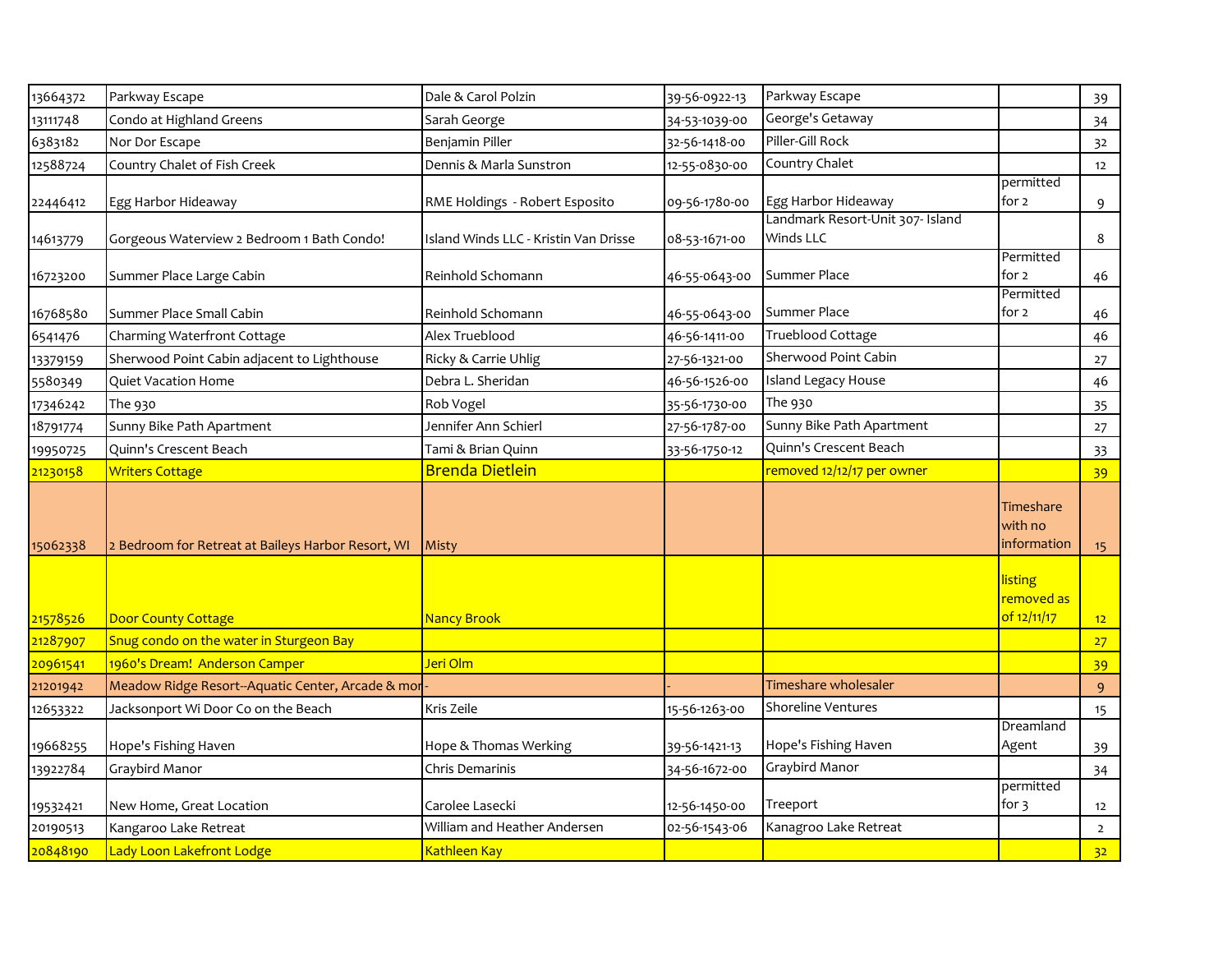| 474747   | Vacation Condo in Door County WI           | Frederick R. Carson                                 | 08-53-0945-00 | Landmark - Unit 3334 - Carson                     |                                                                   | 8              |
|----------|--------------------------------------------|-----------------------------------------------------|---------------|---------------------------------------------------|-------------------------------------------------------------------|----------------|
| 1017049  | Door County Getaway - Sleeps 6             | James Hedman                                        | 32-53-1306-00 | Northbluff Retreat                                |                                                                   | 3 <sup>2</sup> |
| 18150677 | In the heart of Sturgeon Bay.              | David Hayes                                         | 35-54-1427-00 | Reynolds House B&B                                |                                                                   | 35             |
| 19735199 | Landmark Resort - Cozy 1 bedroom wood-view | <b>Brian Wiegland</b>                               | 08-53-1688-00 | Landmark Resort - Door County<br>Getaways-Wiegand | permitted<br>for 4 units                                          | 8              |
| 17281207 | Accessible 1 Bed 1 Bath Condo              | Daniel and Linda Scott                              | 08-53-1685-00 | Landmark Resort - #4105 - Scott                   |                                                                   | 8              |
| 17027981 | Maple Grove Cottage                        | John and Maria Chomeau - Maple Grove<br>Cottage LLC | 12-56-1330-00 | Maple Grove Cottage LLC                           |                                                                   | 12             |
| 2613362  | The Cotter Cottage                         | <b>Brandon Cotter</b>                               | 34-56-1371-00 | The Cotter Cottage                                |                                                                   | 34             |
| 7530840  | Inn at Cedar Crossing                      | Stephen Hellmann                                    | 35-54-0827-00 | Inn at Cedar Crossing                             |                                                                   | 35             |
| 16690036 | Harbor Light Inn                           | Harbor Oasis LLC, Sheenah Arenz                     | 32-52-1527-00 | Harbor Light Inn                                  |                                                                   | 32             |
| 12173811 | The Chalet on Garret Bay                   | Mary Ann Rademacher                                 | 32-56-1606-00 | Chalet, The                                       |                                                                   | 32             |
| 8282578  | The Cottage on Cottage Rd                  | Mark and Kari Speltz                                | 32-56-1560-00 | The Cottage on Cottage Road                       |                                                                   | 32             |
| 230311   | Awesome Log Home Door Co, WI               | Cheryl M Robertson                                  | 27-56-1211-00 | Maple Haven Bed and Breakfast                     |                                                                   | 27             |
| 4861518  | <b>Beautiful Beach House</b>               | Mary & Ray Spangler                                 | 02-52-0393-00 | Cedar Beach Inn                                   |                                                                   | $\overline{2}$ |
| 6006127  | Highview Lodge, 40 Private Acres           | Matthew T Reese                                     | 46-56-1279-00 | Highview Lodge                                    |                                                                   | 46             |
| 11165648 | Luxury Rooms in heart of Ephraim           | Diane Taillon                                       | 11-52-1583-00 | Hillside Inn Ephraim                              | permitted<br>for 7                                                | 11             |
| 11819966 | Door County Log Cabin in Ephraim           | Diane Taillon                                       | 11-56-0963-00 | Log Cabin Place                                   | permitted<br>for $\frac{1}{2}$                                    | 11             |
| 11819036 | Door County Log Cabin in Ephraim!          | Diane Taillon                                       | 11-56-0963-00 | Log Cabin Place                                   | permitted<br>for $\overline{3}$                                   | 11             |
| 6738821  | Country Home                               | John Heikkila                                       | 14-56-1539-00 | Heikkila - Country House                          |                                                                   | 14             |
| 5394977  | Three Sisters Farm Meadow House            | Tim and Kathleen Kay                                | 32-56-1523-00 | Summer Sleeping House - Kay                       | permitted<br>for three<br>units                                   | 32             |
| 12009002 | Motor Sailor for Rent                      | <b>Brian Coffou</b>                                 | n/a           | m/a                                               | signed<br>certification<br>of non-<br>rental                      | 35             |
| 5586852  | Door County Bayshore Sunset View           | Helen & Robin Urban                                 | 42-56-1500-00 | Urban - 1052 Bayshore                             | Property<br>sold listing<br>still active<br>permit<br>deactivated | 42             |
| 1747509  | House on Golf Course & by Beach            | Kevin Murphy & Steve Brunke                         | 09-55-0753-00 | The Fifth hole                                    |                                                                   | 9              |